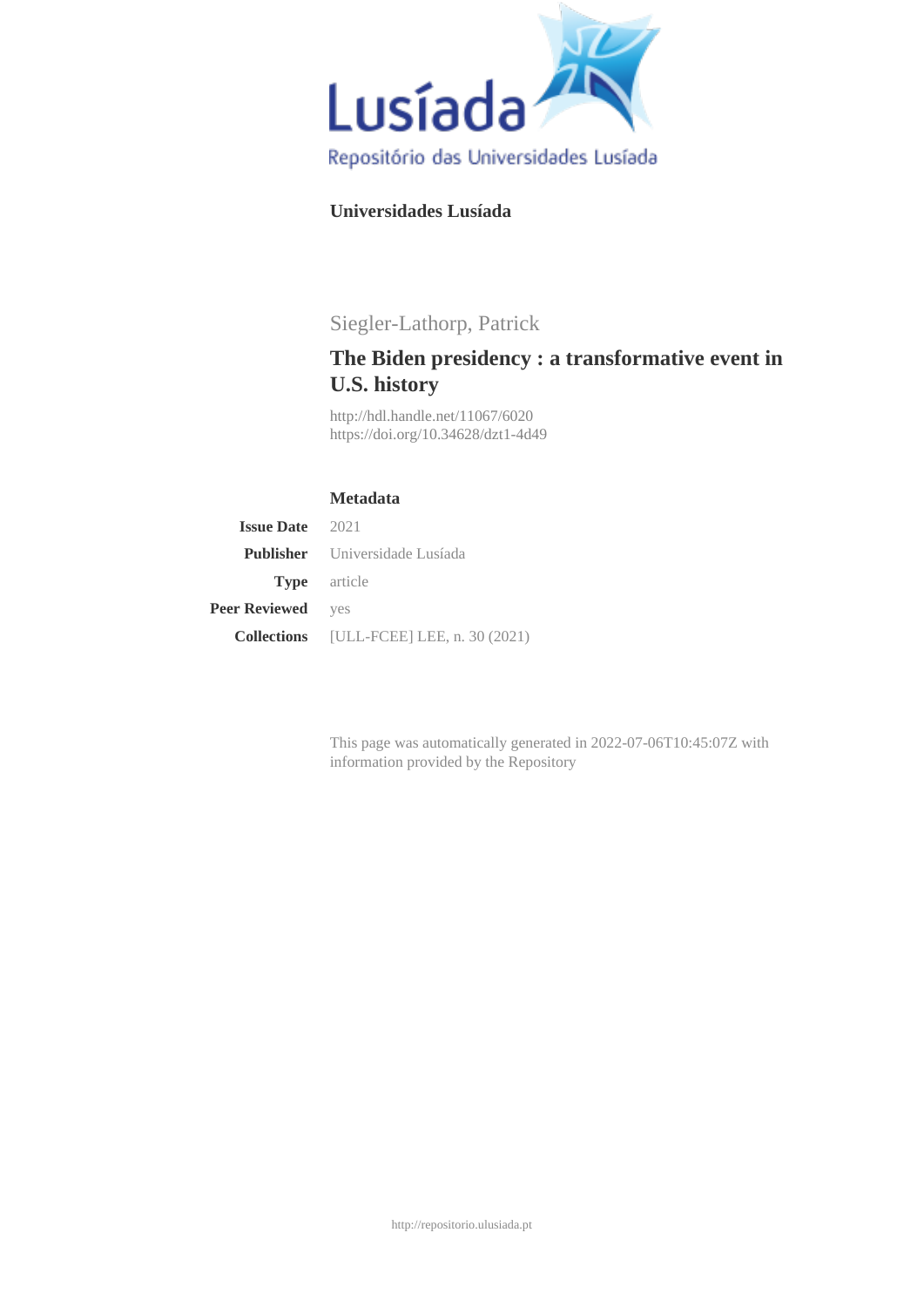## **THE BIDEN PRESIDENCY — A TRANSFORMATIVE EVENT IN US HISTORY**

## **A PRESIDÊNCIA DE BIDEN – UM EVENTO TRANSFORMADOR NA HISTÓRIA DOS EUA**

#### **Patrick Siegler-Lathrop**

Dual national American/French citizen living in Portugal, having pursued a diversified international career. He has been an international investment banker, anentrepreneur/industrialist, a university professor and a founder of a major NGO. He is the author of numerous articles and a book, "Rendez-vous with America: an explanation of the US election system". He is currently President of the American Club of Lisbon. He can be reached at president@americancluboflisbon.com

> DOI: https://doi.org/10.34628/dzt1-4d49 Data de submissão / Submission date: 8 de abril de 2021 Data de aprovação / Acceptance date: 14 de junho de 2021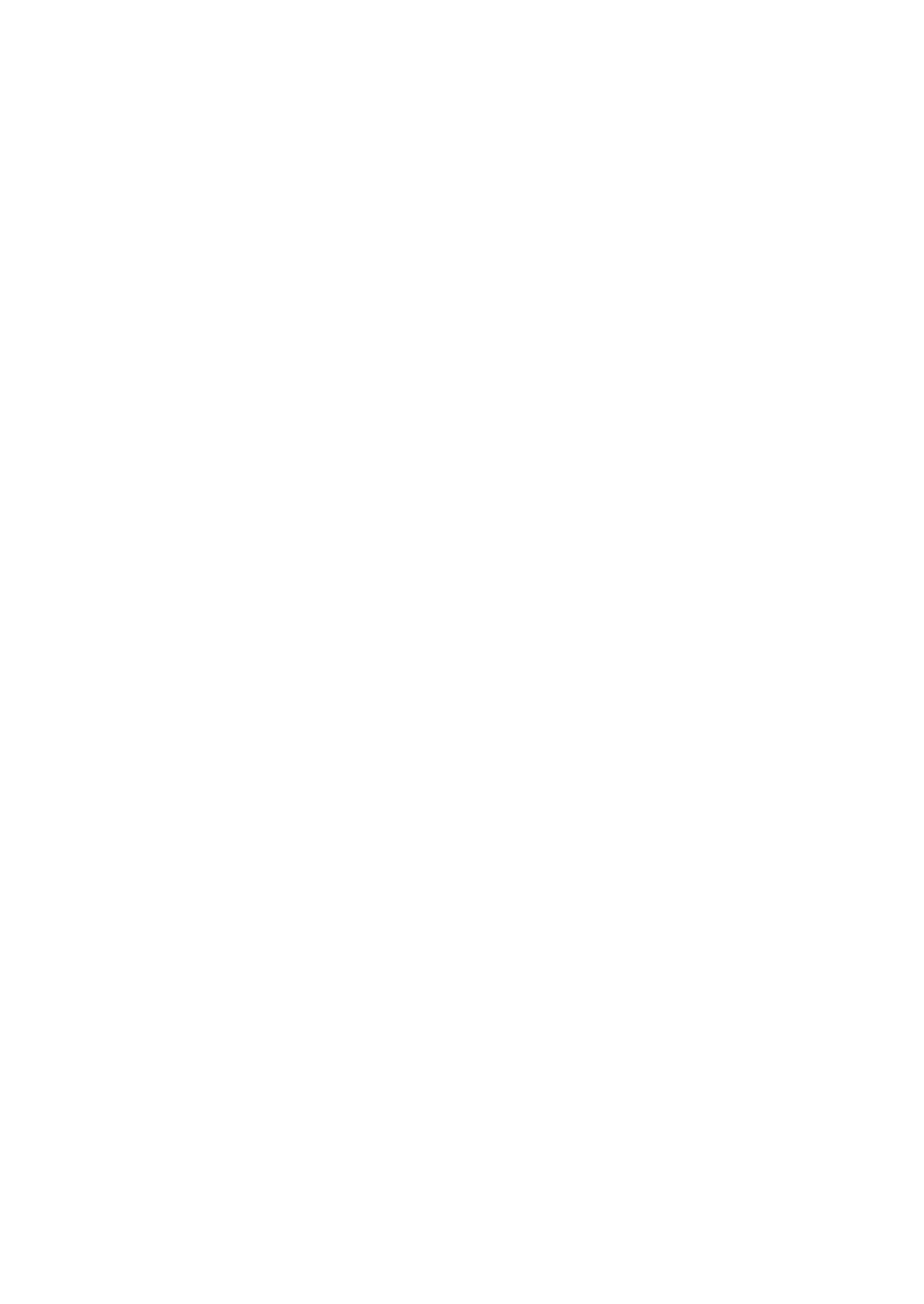**Abstract:** The central thesis of this paper is that the Biden Presidency is likely to be truly transformative, with President Joseph Biden presenting an aggressive agenda to take advantage of an exceptional moment in history when myriad causes have come together to make it possible to fundamentally change the economic and political narrative of the United States, and by association, of much of the world,. This new direction will mark the end the 40 years of economic philosophy initiated by the Reagan presidency and introduce a period of more active government involvement in the economy, echoes of the Roosevelt New Deal. We show the reasons this new approach is possible, its likely economic and political successes or failures and their likely consequences.

**Keywords**: Transformative economy; new agenda; New CoViD approach.

**Resumo**: A tese central deste artigo consiste em admitir-se que a administração Biden será essencialmente transformadora, contribuindo para mudar a narrativa política e económica nos EUA e em grande parte do mundo. Esta nova tese poderá narrar o fim de 40 anos de uma filosofia económica iniciada pela presidência de Reagan, avançando-se para um período de maior intervencionalismo do governo.

**Palavras-chave**: Economia transformativa; Nova agenda; Nova abordagem do CoViD.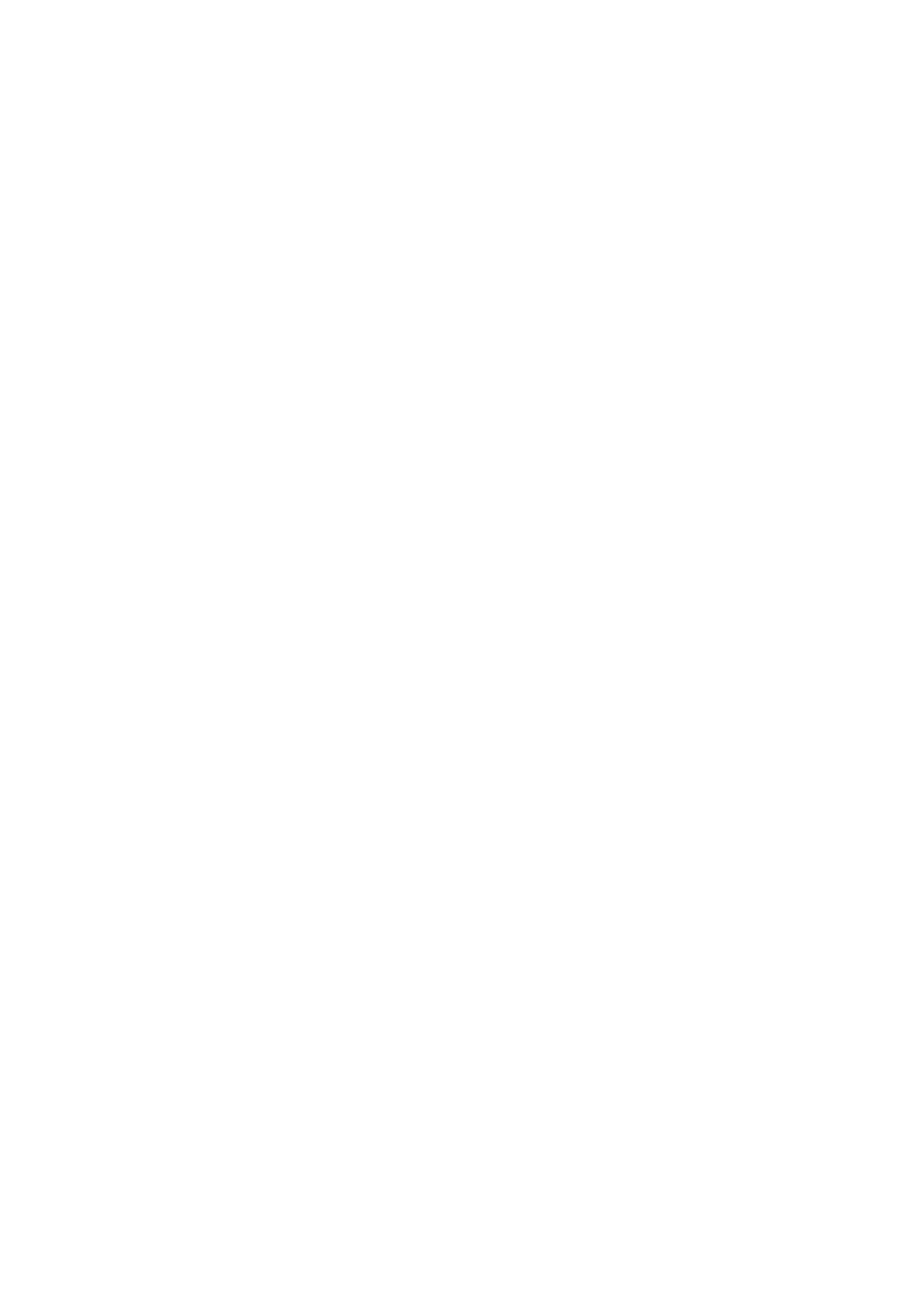**A. Introduction:** The central thesis of this paper is that the Biden Presidency may be truly transformative, taking advantage of an exceptional moment in history when myriad causes have come together to make it possible to fundamentally change the economic and political narrative of the United States, and by association, of much of the world.

In normal times the President of the United States has less impact on the economy of his own country, without talking about the entire world, than is frequently assumed. A serious argument could be made that the Chair of the US Federal Reserve, currently Jerome Powell, has more direct influence on the direction of the US economy than any president. And both of them together may well be less important than the swings of economic cycles over which they have little say, which may well have started before they came onto the scene, and will continue after their departure.

But these are not normal times, the US and the world are in the midst of the worst health crisis in at least a century, and governments have created what economist Paul Krugman refers to as "induced comas", unprecedented restrictions in economic activity to combat the pandemic, with devastating consequences on substantial sectors of the economy. In the midst of these difficulties, the United States had a presidential election, with a changing of the guard at the top of the US government, moving from a president who underplayed the negative consequences of COVID to one who readily admitted the difficulties the country was facing, and proposed a plan to overcome them.

Biden has identified two first priority, dominant domestic challenges: a) Ending the pandemic, and b) Repairing the economic damage stemming from government actions against COVID. He has also said his next immediate priority will be launching a program of major investment to update America's decrepit infrastructure.

Not far behind in priority are a slew of other challenges, including the deep schism in American society revealed by the "Black Lives Matter" movement, the profound risk to the US and to the world of Climate Change, the pernicious effects of the spectacular rise in inequality, the deep split in American society with its corollary risk of domestic terrorism, the apparent fragility of Democracy, be it in the US or elsewhere with increasing voices attracted by an alternative autocratic system like the successful Chinese model, the hollowing out of the American middle class with virtually static income in this group over the last thirty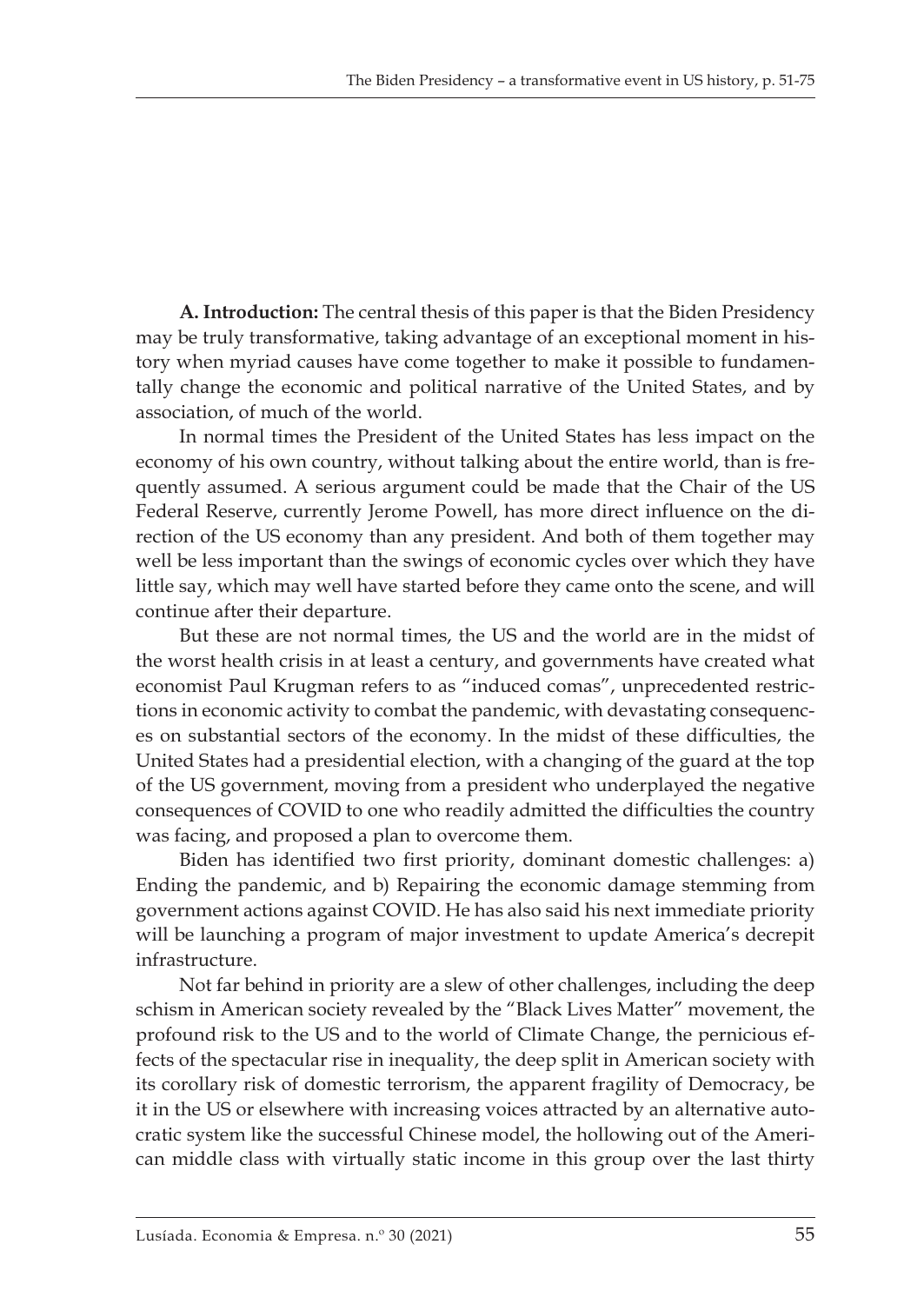years and the consequent questioning of the benefits of globalization, partisan gridlock that has characterized the US political system for the last decades, the difficult issue of immigration and illegal immigration in the US, what many believe is the excessive power of a few dominant technology companies, and we can add others, the list of profound domestic challenges appears endless.

As of this writing, we are less than 10 weeks into the Biden Administration, it is obviously much too early to judge its impact. Let us accept that whatever is predicted in this paper must be considered very tentative, tempered by a strong disclaimer that there are many moving parts in the political and economic horizon that have not yet begun to settle, that unexpected events are certain to happen, and that we do not really know what the four years of the first Biden Administration will bring, much less are we able at this stage to accurately judge the long-term impact of the Presidency of Joseph R. Biden. Nevertheless, we will try to present an argument defending the central thesis of this paper.

After this Introduction, the first section of this paper presents the reasons for which Biden transformative agenda has become possible in the US of 2021. The second explains in summary how the US political system works, what is required to enact significant new legislation, and how likely it is for the Biden Administration to get their agenda passed into law. The third is a brief description, based on what we know today, of the Biden Administration economic package. The two following sections presents the economic and political risks as "bets" that Biden hopes to win, and the final section is s short comment on the possible impact of the Biden programs on the world. A brief Conclusion closes the text.

**B. What makes the New Biden Agenda possible:** In the face of the overwhelming list of daunting problems facing the US, the Biden/Harris Administration has made its intentions quite clear: an incredibly ambitious agenda, a multifaceted set of plans and programs addressing challenges on virtually all fronts, starting with a two-pronged frontal assault to first provide RELIEF against the pandemic and then a package to stimulate RECOVERY, with the parallel aim to profoundly transform the US economy, making it more sustainable and more equitable. The first chapter is an enormous \$1.9 trillion COVID Relief Bill, surprising by its massive size, about 9% of GDP, enough to directly boost economic activity by 4% in 2021 and 2% in 2022, according to estimates by the Brookings Institute. The bill has already been successfully passed by Congress and became law on March 11 of this year, just over 7 weeks after the inauguration. Biden has also announced he will shortly propose another major economic initiative, one or more "Build Back Better" bills totaling up to \$3-\$4 trillion for investment in infrastructure and social transformation, and his Administration in concert with Democratic Congressional leaders have already pushed forward on several political/social subjects: immigration, voting rights, gun control, with many other subjects to come.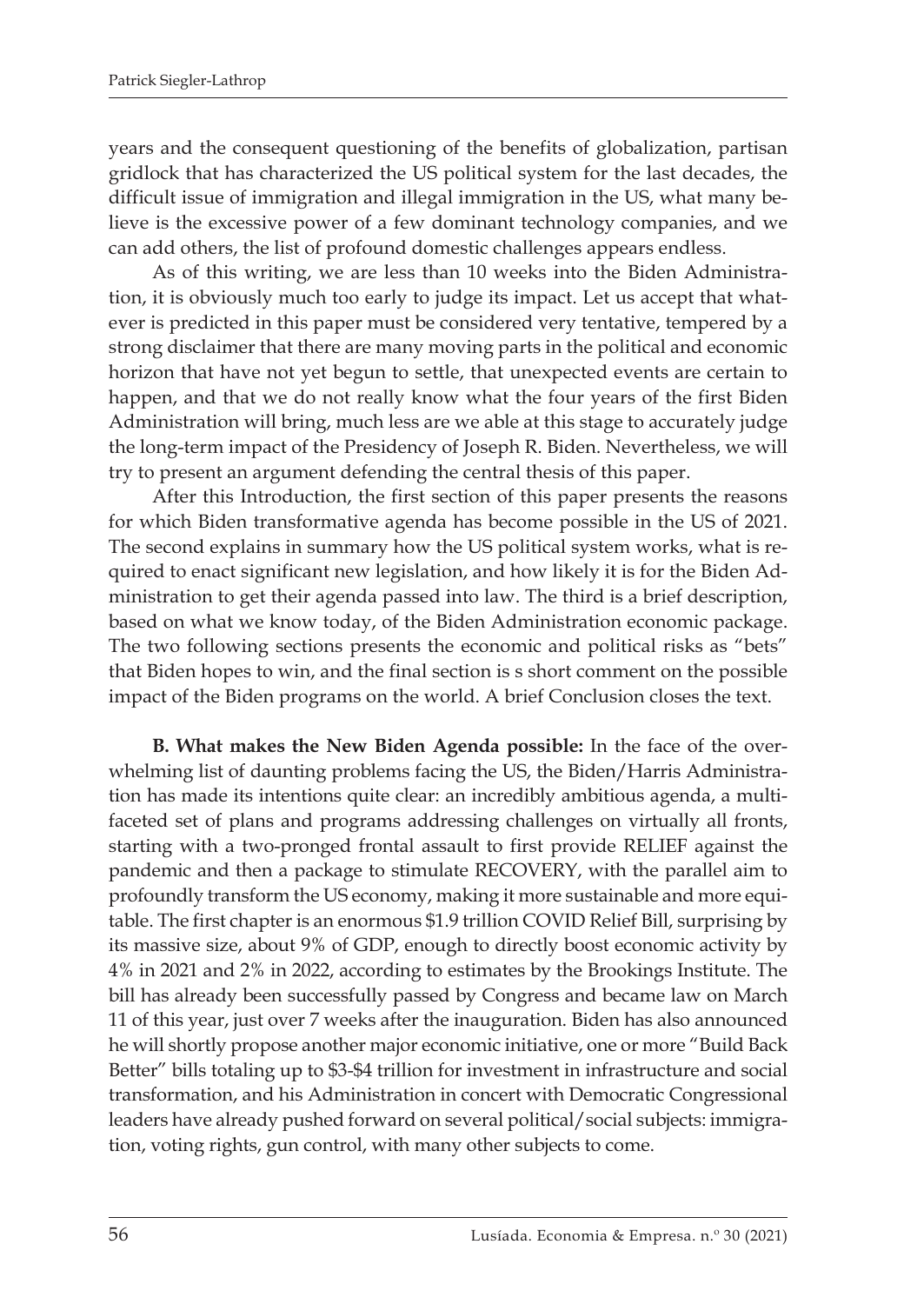In addition to the enormous scale of the proposed economic measures, what is striking about Biden's program is that it embraces economic nationalism, very similar to what Trump was proclaiming the country should adopt. Without openly rejecting globalization, the Biden agenda clearly speaks of "buying American", an industrial policy promoting American sourcing of investments to renew infrastructure and to control the supply chain, to be built in the US.

This remarkable agenda represents a radical deviation from the approach we are used to hearing from US presidents, probably the most significant change in US economic policy since Ronald Reagan, signaling a fundamental modification of the economic philosophy of the Democratic Party and, possibly, of the country. Since the early 1990s, both American political parties have subscribed to an orthodoxy i) promoting free markets, including international markets fostering globalization, ii) with minimal interference from a government that should be small and iii) must maintain fiscal austerity. The Democratic Party joined Republicans in believing that the laws of economics warrant that market competition should be allowed free reign, even those who considered themselves social democrats bowed to the mantra of free markets and it was Bill Clinton who freed the finance industry from the limitations in place since 1933 when he signed the repeal of the Glass Steagall Act in 1999. Encouraged by the breakup of the Soviet Union after the fall of the Berlin wall in late 1989, both political Parties believed that the benefits of the free market capitalist system and globalization would bring not only economic benefits to the US but also foster the rapid expansion of democracy as well as free market economies throughout the world. And none of this would require any major government intervention. It was Democratic President Bill Clinton who stated in 1996 "the era of big government is over", an echo of Reagan's famous January 1981 statement that "government is not the solution to our problems; government is the problem". Perhaps it was not surprising that the only time over the last 50 years that the US Federal budget was in surplus was during a Democratic Administration, President Bill Clinton's second term.

Suddenly, in 2021, we have a Democratic President proposing that the Federal Government guide an industrial policy and spend and borrow on a scale unseen since World War II.

And the unlikely person to symbolize this major change of direction is the previously moderate, 78-year old Joe Biden, whose initial attraction to voters was his return-to-normalcy campaign after the unsettling whirlwind of his Republican predecessor. How can it be that a mild-mannered, clearly middle-of-theroad politician is the architect of a radical change in US Government, that some have compared to that launched by Franklin D. Roosevelt? What has happened to make such a departure from thirty years of conservative economic orthodoxy even conceivable? We can identify numerous major factors, each an important contributor to the potential change of direction of the US: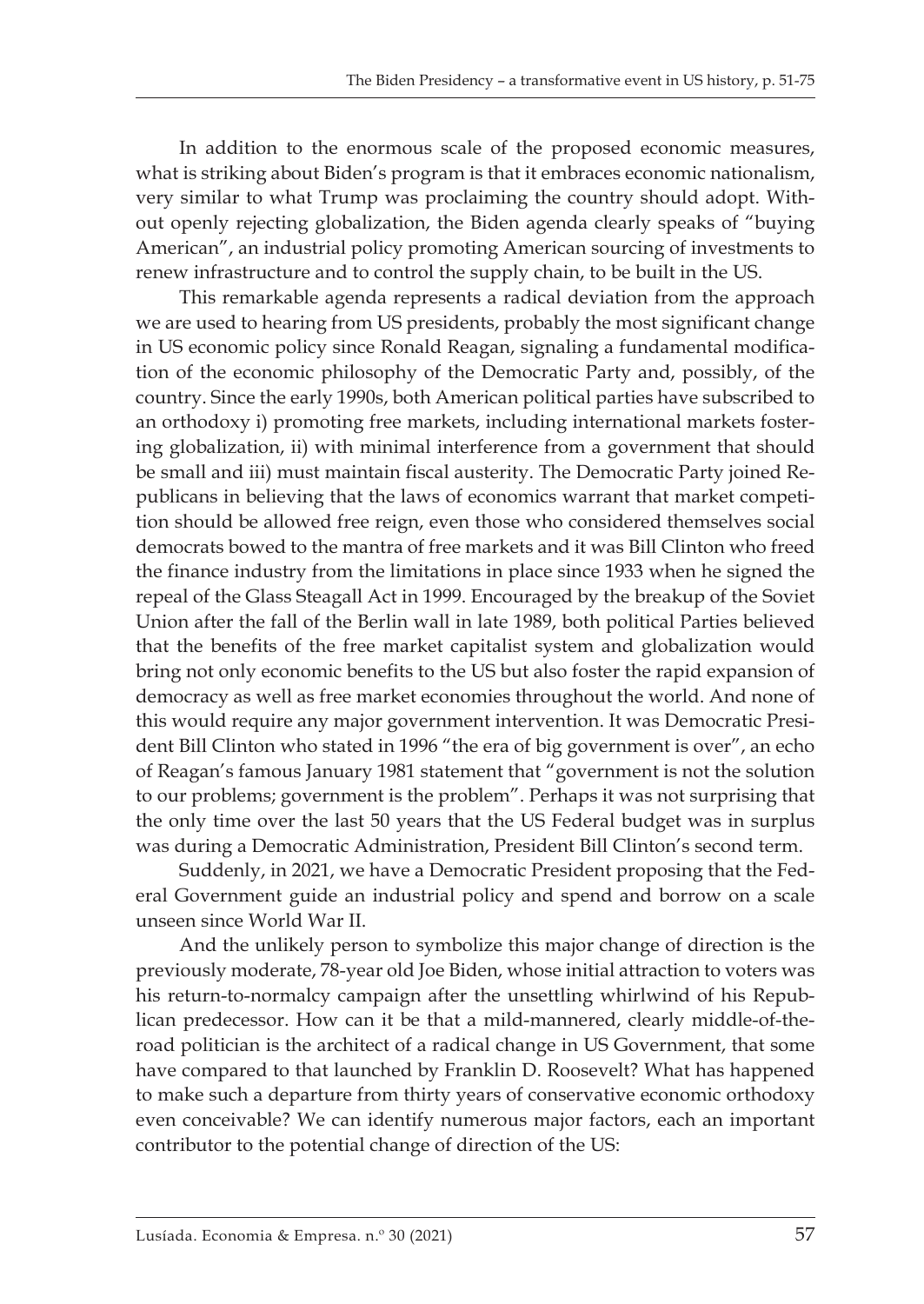- 1. The election in 2016 of Trump and the four years of his Administration;
- 2. The 2008-2009 financial crisis and the ensuing "Great Recession";
- 3. The effects of the COVID pandemic;
- 4. The rise of China as a serious rival of the US.

1. One could be tempted to describe the events we are witnessing as the "Trump/Biden Transformation"; it is undeniable that the election of Donald J. Trump in November 2016, which surprised everyone (including himself), marked a fundamental and as yet unrecognized turning point in the US and possibly the world, a clear sign that America was ready for a major change. Trump's brilliant political instincts had him hear and respond to the loud and clear message from the people who elected him, the American middle class, who had basically been abandoned by both Republican and Democratic Parties for decades. What was this message? Let us paraphrase it: "We want our President to represent the interests of Americans that have been ignored for years, the middle class who have not felt the full benefits of globalization, yes we have been able to buy more Chinese made goods at lower prices, but we have seen our income level stagnate for the past thirty years and our American dream of personal progress gradually disappear in the face of increasing economic difficulty." It is remarkable how much Trump's message was prescient, how his style and personality were perfect to seize the political initiative and mobilize people to follow him blindly. It is true that his abrasive, divisive and shocking manner turned off many people - rarely has a president been so despised - but we should not ignore that his populist message corresponded exactly to many people's needs.

Part of Trump's message also led to a change in attitude of economists, the government and the public towards international trade agreements, objects of his incessant, simplistic but effective criticism, focusing on the harm they did and putting into question the conventional view that globalization benefitted nearly everyone. He also engendered a major shift in the equally broadly shared view that active cooperation with China was to the benefit of the US (although this latter conclusion was already being questioned in the later years of the Obama Administration).

Trump said he would answer the cry for help of the American middle class by making a priority of promoting domestic manufacturing, by returning factories abroad to American soil, by improving the lot of the average American, in fact he did nothing of the sort. Because other than being incredibly talented at understanding the needs of ordinary Americans and mobilizing their faith in him, it turned out that this curious individual named Trump was perhaps the most incompetent president the US has ever witnessed, incapable of managing the enormous US government, and in spite of his remarkable ability to mobilize the white middle class, he accomplished very little: his only significant piece of legislation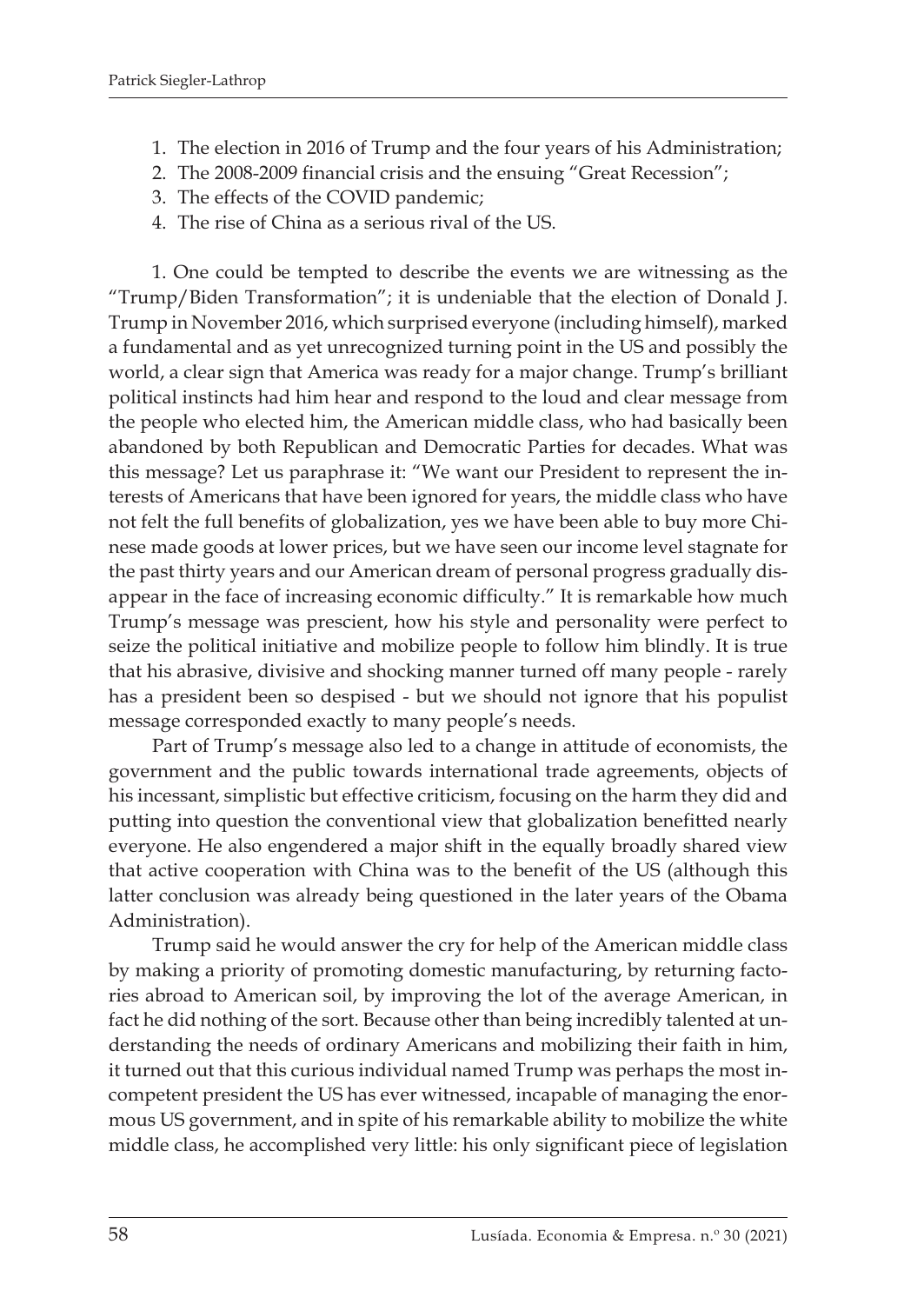was the Tax Cuts and Jobs Act of 2017, that did little to help the middle class. It did, however, get Republican voters to accept the idea of large budget deficits, a change that will no doubt not go unnoticed by the Biden Administration.

Part of the reason for Trump's failure as president to accomplish much was his divisiveness and the clearly racist, virtually white supremacist tone of his message. Was it necessary for Trump to stoke the worse divisive hatred of the other we have witnessed in the US perhaps since the Civil War? We will never know, we can only observe that this abrasive style fit perfectly with his personality, that the terrain was already fertile for Trump to mobilize people by stoking hatred, and that he accelerated and deepened the schism in American society, turning Americans against each other, leaving the country vulnerable to domestic terrorism and the uncertainty of a partisan and societal divide greater than Americans have seen in generations.

Trump's very aggressiveness has also brought to the fore several areas of political concern in the US, not always to his benefit, for example on the subject of Climate Change. Trump's withdrawal from the Paris Climate Change Agreement was opposed by a majority of Americans, focused attention on the general subject of Climate Change and reinforced the opinion of most Americans, including a majority of Republicans, that the government should take on a more active role in combating Climate Change.

We can observe several other evolving trends in the US during the four years of the Trump Administration including increasing concern in the corporate sphere with the concept of sustainability and the gradual erosion of the dominant view championed by Milton Friedman and religiously followed for the last four decades that the sole responsibility of companies is to maximize shareholder return. In 2019, the Business Roundtable, grouping 200 of the largest companies in the US, issued a statement that the purpose of a corporation was no longer solely maximizing shareholder value but rather taking into account the interests of various stakeholders: employees, clients, suppliers, the communities they serve and the protection of the environment. And in the primaries to select the Democratic candidate to run against then President Trump, the relative success of the campaigns of Bernie Sanders and Elizabeth Warren, defending ideas aspiring to greater social justice, proved that "socialist" concepts previously considered taboo had entered into the mainstream. Similarly, the huge accumulation of power and wealth of a small number of dominant companies, and individuals, has become increasingly subject to criticism and debate, both in Congress and in the public domain.

It is ironic that in seeking to revitalize American industry, Biden is aiming to deliver the unfulfilled promises awakened by Trump. Just as the election of Trump could not have been possible had Obama not preceded him, so Biden could not envisage the virtually revolutionary program he is proposing had Trump not preceded him.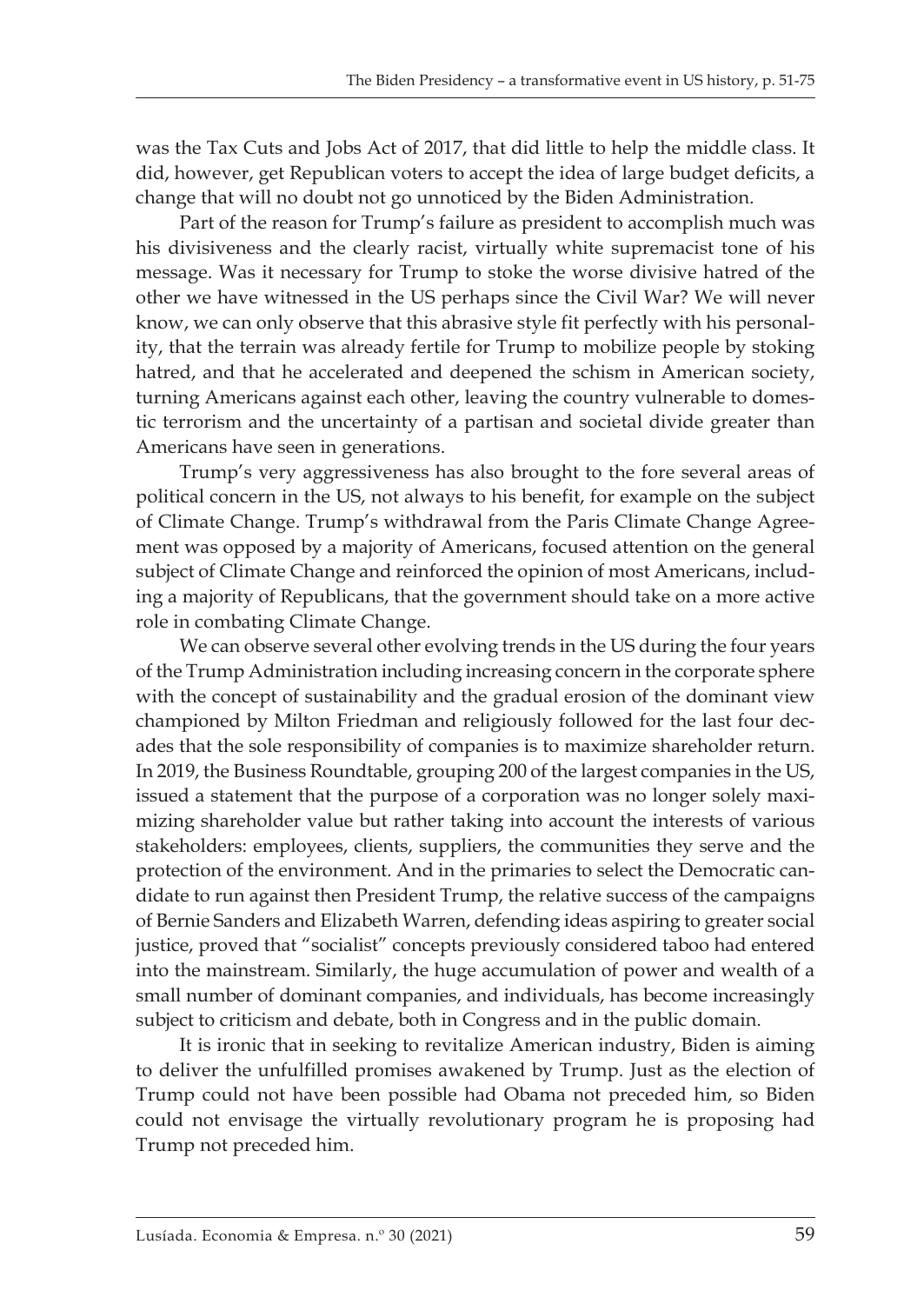Of course, even if there are important similarities in the assessments made by Trump and Biden of America's needs, the differences in their approach are stark: Biden is inclusive rather than exclusive, in a vision to benefit all Americans irrespective of race or class and with specific rejection of the overtly racial dimension of Trump's agenda. Another difference is that Biden is putting into place an Administration that is incredibly competent, relying on experienced hands at every level. And of course there is a radical change in tone and style, a respect for science, a search for truth, a willingness to listen, all of which have been absent during the four years of Trump. Will these characteristics, this new approach be sufficient to overcome the hurdles the Biden Administration faces in dealing with such a divided country, such a divided body politic left by the Trump Administration? It is too early to tell.

We may also note that Biden's inclusiveness will be just as present in his approach to international relations, he is a profound believer in multilateralism, he will repair relations with allies including rebuilding the Atlantic Alliance, embrace working with international institutions and work to create multiple alliances to deal with the problems of the world, for example in confronting Climate Change, with past Secretary of State John Kerry as his international emissary on this latter subject. Biden will also enlist cooperation with allies in dealing with the challenge of China's rise. But can President Biden's approach rebuild the trust in the US that had prevailed in relations with allies since the Second World War, a trust that was profoundly shaken during the hurricane of the Trump Administration? The question is rendered even more salient if, as appears likely, Trump remains present on the US political scene, including the possibility of running and conceivable winning the race for president in 2024 $^{\rm 1}.$ 

There is no doubt that the impact of Trump's presidency raised Biden's populist sympathies, and at a minimum augured a change in attitudes in the US towards government deficit, toward globalization and free trade, that Biden will exploit to his advantage.

2. The second major factor to explain Biden's remarkable agenda is the 2008-2009 financial crisis, which led to the deepest economic downturn since the 1930's, the Great Recession which already had pushed the Republican Administration of George W. Bush at the time to undertake steps going against the grain of Republican orthodoxy, pumping money into the economy and virtually nationalizing a significant portion of the financial industry. The Obama Administration began in the midst of the economic crisis and responded to it by accelerating the intervention of government, bailing out the suffering auto industry and passing a Keynesian inspired \$831 billion stimulus bill, which might well

<sup>&</sup>lt;sup>1</sup> In my opinion, ex-president Trump will gradually fade as an individual presidential candidate from the forefront of the political scene in the US over the coming months and years, and an issue that seems relevant today will no longer be important by 2024.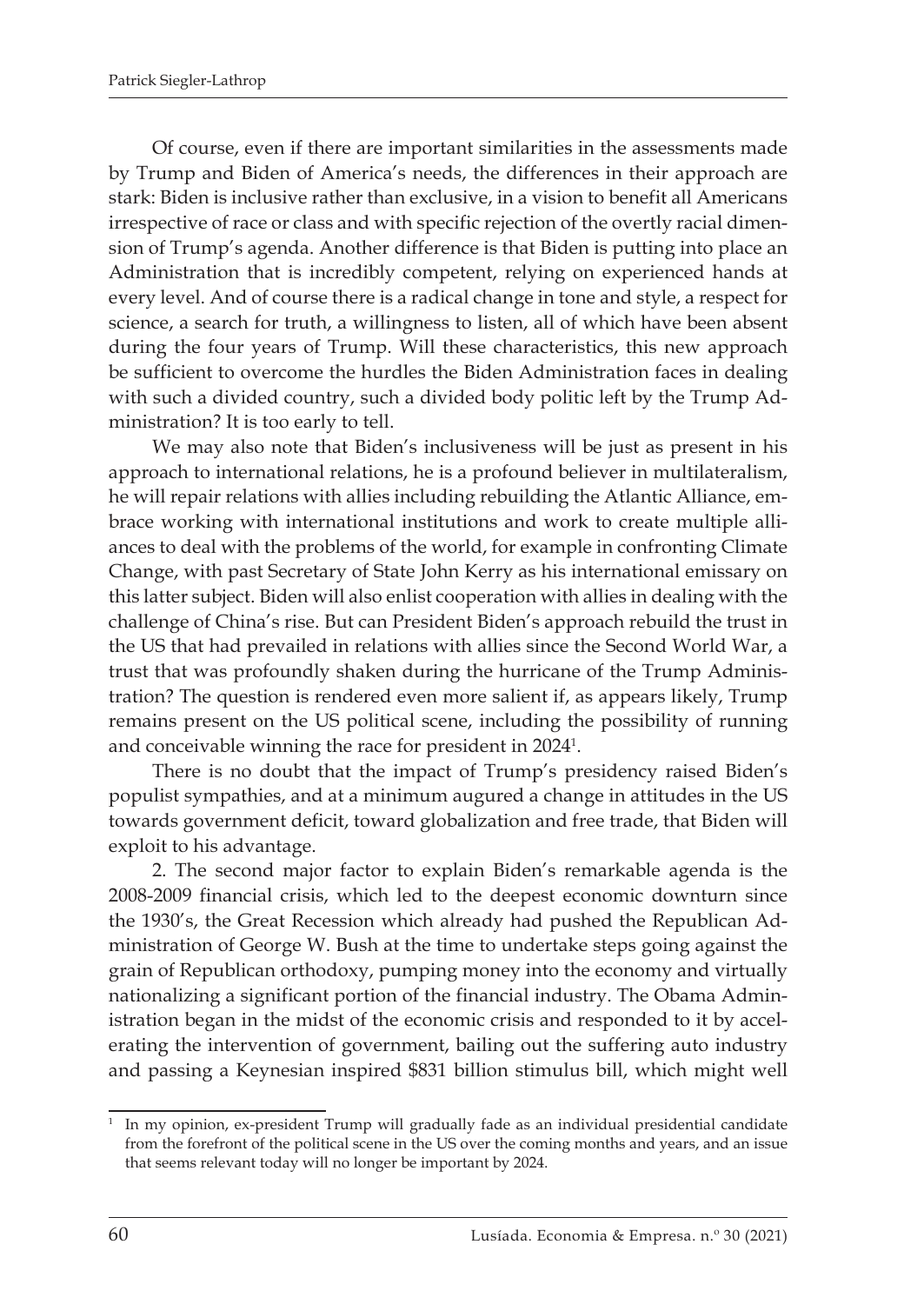have been larger had President Obama not sought to get bi-partisan support for his agenda. To no avail, as virtually all Republicans in Congress voted against the bill, which they viewed as excessive. That legislation is now universally considered to have lowered unemployment, with its benefits having far outweighed its costs, but it is also generally recognized to have been too small, rather than too large. Then Vice-President Joe Biden was a major actor in these efforts, he witnessed first hand that the more than \$2 trillion spent by the Bush and Obama Administrations led to one of the most anemic recoveries ever, it clearly had not been enough to promote growth, and he also witnessed the political damage suffered by the Democrats in Obama's first mid-term election, certainly in part due to his Administration treatment of the Great Recession. Surely Biden's experience of this period is influencing his approach to the current crisis.

The Great Recession also laid bare that even though globalization over the previous thirty years had produced lower costs for all and considerable economic gain for a few, it increased in the US the vulnerabilities of a large segment of the population and also substantially contributed to the growth in inequality, the gap between rich and poor. As longtime Biden friend Senator Chris Coons of Delaware has said "a lot of the harm [of globalization] has been unexpectedly broader, sharper, deeper... [Biden] believes we need to change direction..."

It is also clear that the aftermath of the Great Recession changed the fears aroused by government deficits among economists, politicians and the general public, these are much less prevalent in 2021 than they were in 2009-2010, in part because of the absence of inflation during the intervening years and also as a result of the Trump Administration's nonchalance towards the deficits their spending and lowering of taxes produced, in strong contrast to conventional Republican Party orthodoxy.

This change is also exemplified by the gradual evolution in policies of the US Federal Reserve, a reflection of observed economic trends during the Trump Administration. As the Fed saw the economy finally come out of the Great Recession in 2018, it initiated a classical small increase in interest rates in anticipation of expected price increases. But the rise in inflation never came, so the Fed changed directions and lowered rates in 2019, watching carefully, expecting that the rate of inflation would rise as the rate of unemployment fell down to an exceptional 3.5%, which many economists believed was below "full employment", a level in principle triggering inflation. But contrary to prediction, inflation never appeared, even at a minimum desirable level, contributing to growing evidence that the link between the unemployment rate and inflation is less direct and precise than previously thought. Partially as a result of these developments, the Fed has indicated a more flexible approach to the management of interest rates and the monetary supply. The Chair of the Federal Reserve, Jerome Powell, recently went so far as to say that more fiscal stimulus would probably cause "some up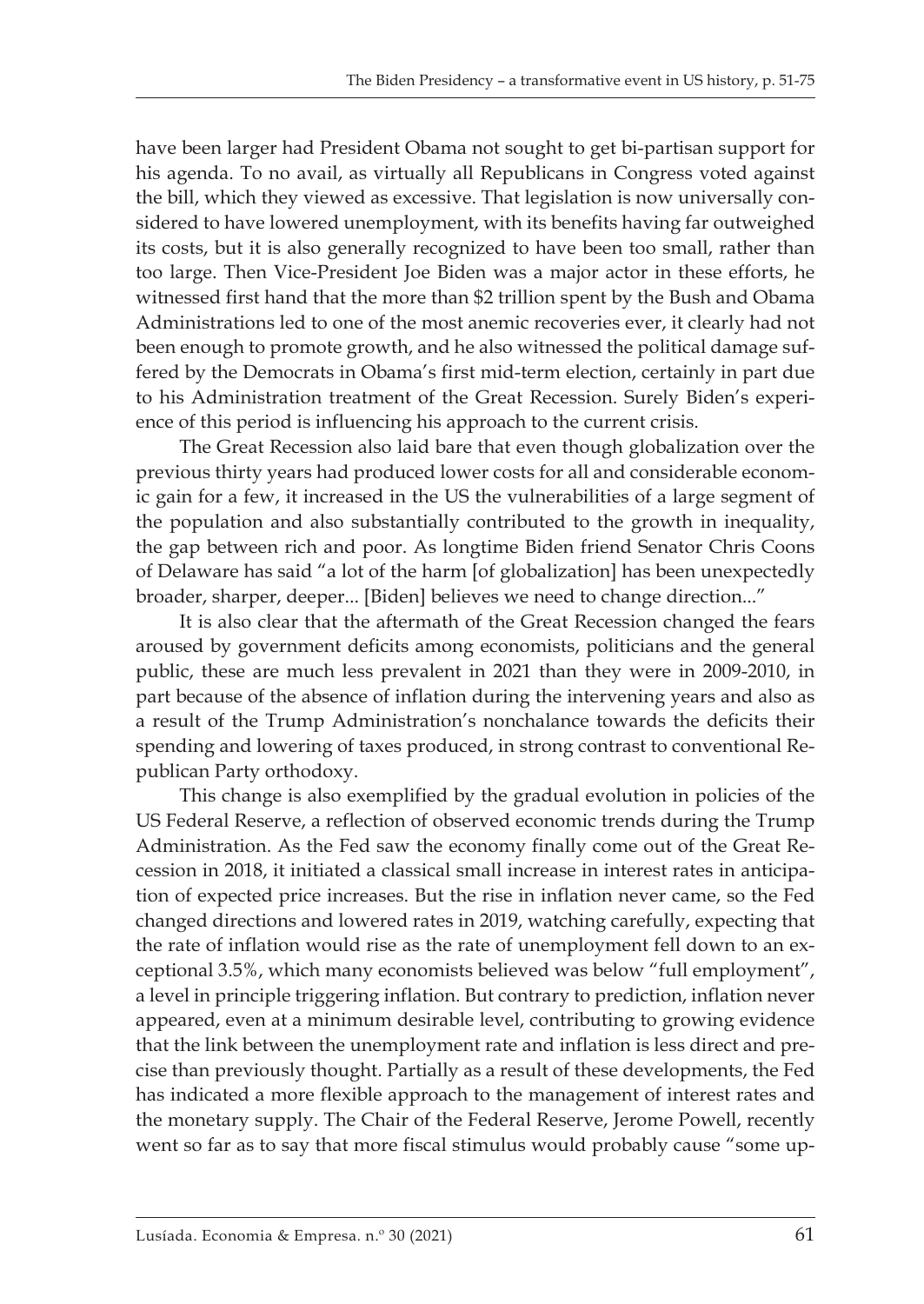ward pressure on prices" but forecasted it "will be neither large nor sustained," basically giving a green light to Biden's \$1.9 trillion COVID Relief Bill.

3. The third and obvious factor we need to include in our list of major influences on the Biden Administration is the impact of COVID health crisis which has required, and justified, massive government involvement, in virtually every country in the world, leaving far in the distance the echoes of Reagan's call for the least government intervention possible. On the contrary, the exceptional crisis created by the pandemic forced governments to intervene, with huge government efforts contributing to a fundamental change in attitude towards the appropriate role of government, by both the political realm and the general public, justifying generous fiscal policies, and giving credibility to the radical proposals from the Biden Administration, which could not have been imagined even a few years ago. Biden also knows, of course, that his Administration will be judged by its success in overcoming the pandemic, another reason to launch a massive package.

We may also note, although we have no concrete figures, that many Americans criticized Trump for his handling of the health crisis, no doubt contributing to the 7 million more votes received by Biden rather than Trump.<sup>2</sup>

4. Last on the list of major influences is the perceived threat to the US of the rise of China, certainly not the least important factor in the change of thinking in Washington and the willingness to pursue aggressive, nationalistic management of the economy. One of the few areas where the Biden Presidency will in large part follow the strategy of the Trump Administration is in considering China as a serious rival. America has become mesmerized by China, in part believing that China unfairly took advantage of the free market conditions offered to it in the last decades of the Twentieth Century, without playing by the rules, and it seems clear that pressure from the US and others to get the Chinese government to "play fair" have not been nor are likely to become successful, resulting in the perception that America has to modify its earlier behavior towards China.

In addition, China's success in its industrial policy, building up major Chinese companies by providing enormous government support to leading compa-

There is some disagreement as to whether Biden won the election decisively, as reflected in his 7 million advantage in the popular vote, or by the thinnest of margins, as reflected in the Electoral College result, which is how America chooses its presidents. Because of this curious and undemocratic system, had only 21,500 votes in Arizona, Georgia and Wisconsin gone to Trump rather than Biden in the November 2021 election, the outcome would have been different. This election was incredibly close, even closer than the 2016 election of Trump over Hillary Clinton, with 0.000135%, or 1.35 votes per 10,000, having decided the Biden Electoral College victory. Had the Coronavirus not rendered impotent the argument that Trump would have made to the American electorate that he had created the "greatest economy ever", with the highest stock market and the lowest level of unemployment in more than 50 years, we cannot guess what the outcome might have been.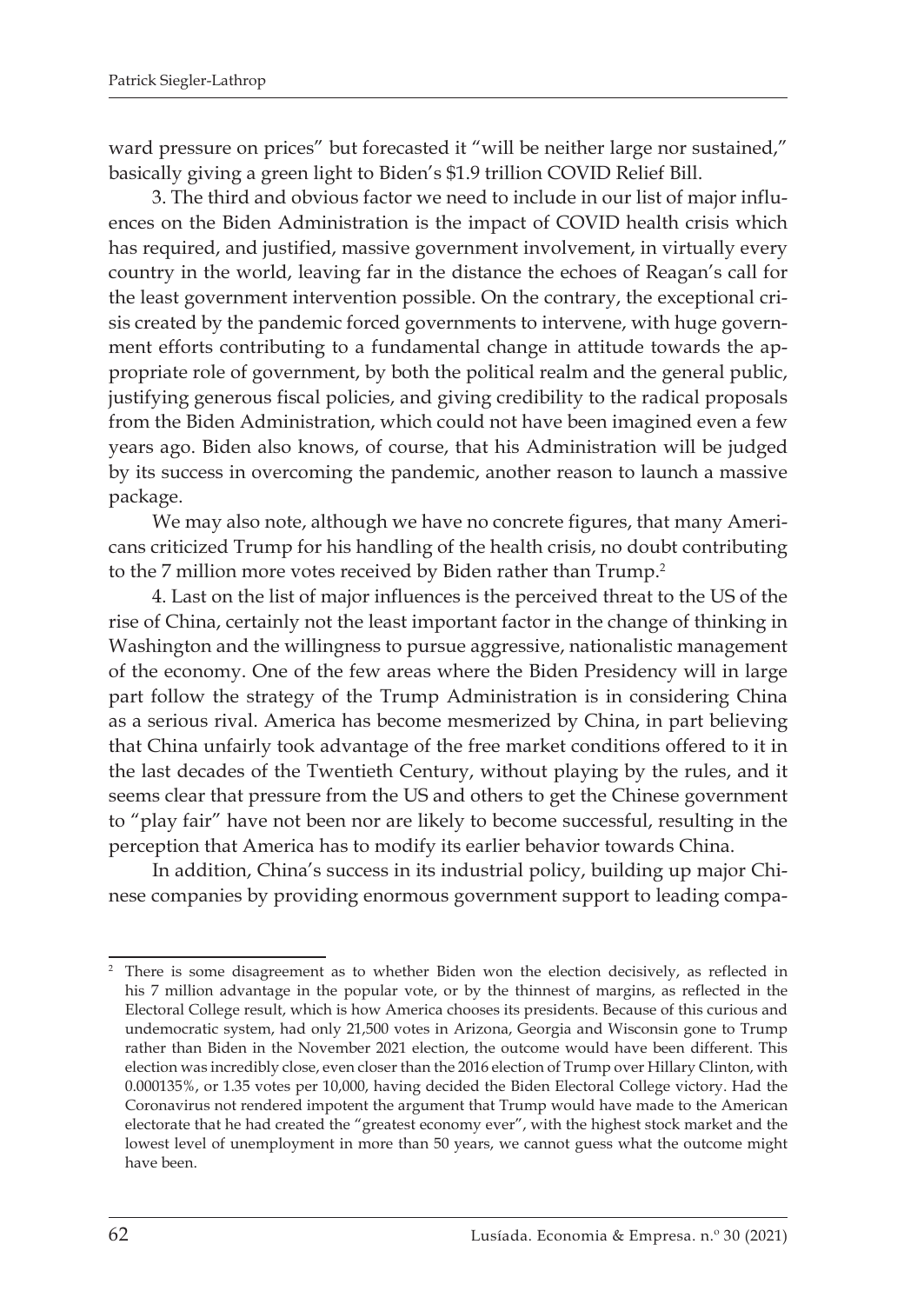nies in specific industry sectors, prompts the US to follow suit: China's success is effectively forcing other countries to adopt some of its own industrial policies. The rise of China, not only as an economic power but also as a military and geopolitical power, is viewed by America as the greatest threat for the next decades, heavily contributing to America's willingness to abandon decades of adherence to total free-market orthodoxy to meet this threat.

Although there are strong similarities in the Trump and Biden Administrations' view of China as a major threat to the US, the latter appears less inclined to attack China but rather to strengthen the US, the "Build Back Better" projects aim to confront the threat of China with successful US policies. And of course this requires active government intervention to promote US progress.

Surely we are not going to be tempted to say "Thank Goodness for COV-ID!", what a terrible thought, but it is nevertheless clear that the COVID pandemic and the other factors detailed above have provided an exceptional opportunity for a huge experiment, a major shift, which the Trump presidency may have forecast but which he was incapable of initiating or managing. Rarely has there been a more propitious moment to link the word "crisis", with "opportunity", and President Biden appears fully committed to taking advantage of this exceptional moment in history represented by the series of crises facing the US in 2021, to fundamentally change the direction of the US economy with the intention to permanently set the domestic economy on a trajectory of higher growth, with the government taking a predominant role to address inequality and racial injustice, and the challenges of climate change and sustainability.

**C. Can Biden Make it Happen? How the System Works:** In spite of the many reasons identified above that makes Biden's transformative agenda conceivable, we know from the past decades of gridlock in Congress that the party out of power, in the current case the Republican Party, has typically blocked virtually all new legislative initiatives from the Party in power. Is there any reason to believe Biden can be more successful than his recent predecessors in implementing a major new economic and political/social agenda? To assess this possibility, we need to understand how the US Government works, how legislation is passed in the Senate and House of Representatives.

The Founders provided for a cumbersome procedure to make new laws: a proposal for a new law must originate in the House of Representatives or in the Senate, although the process of preparing a new law has generally involved the Executive Branch in coordination with Congress. Once a legislative proposal is introduced to one chamber of Congress, it has to be agreed to by both the House of Representatives and the Senate and then it has to be signed by the President to become law. In the rare cases where both chambers pass an article of law that is opposed by the President, cases referred to as a "Presidential Veto", the text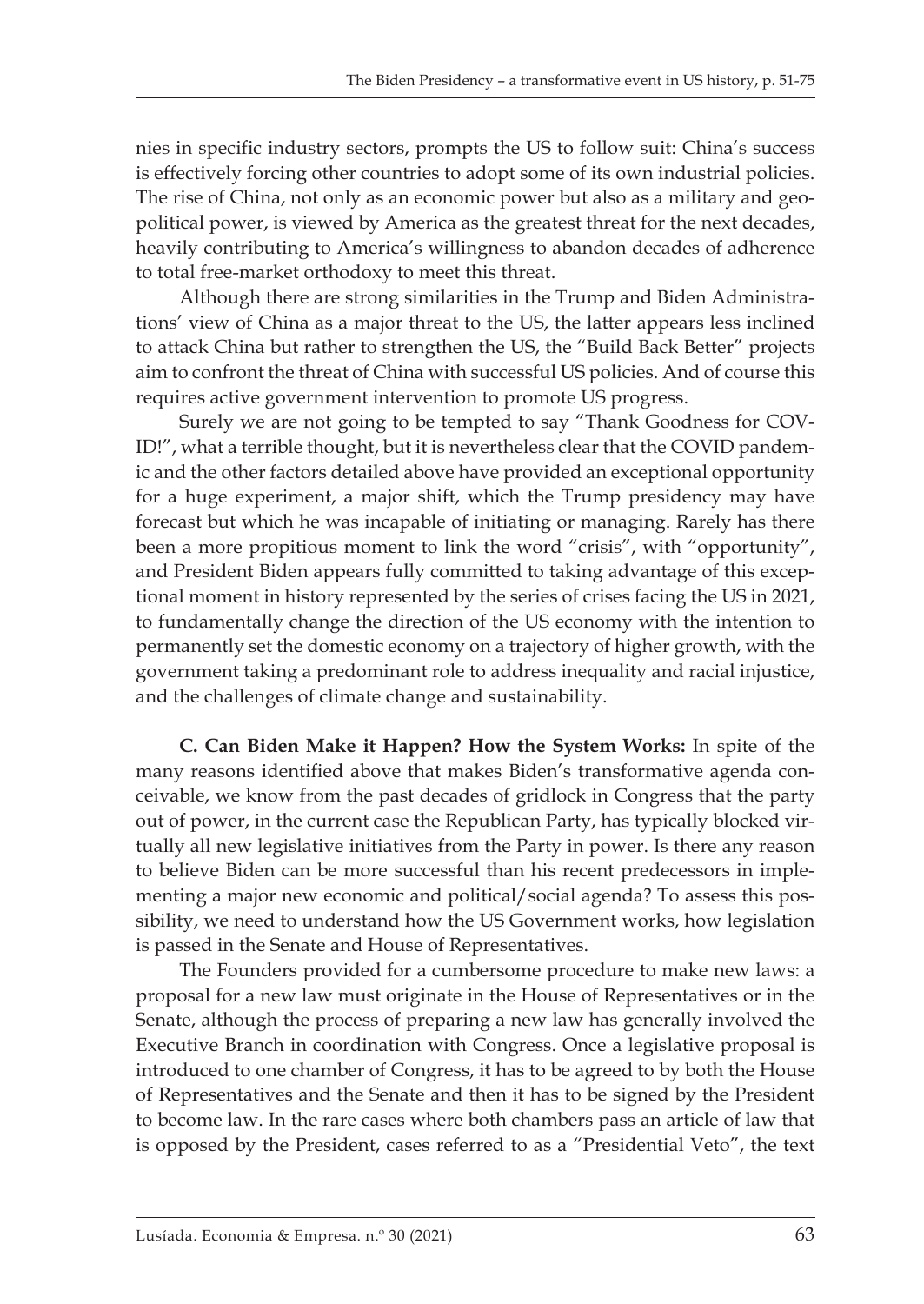can become law only if the veto is overridden by a two-thirds majority of both the House of Representatives and the Senate (only 7% of Presidential vetoes have ever been overridden).

Much of how the House and the Senate function is not in the US Constitution, procedures have been developed over centuries, and may be subject to interpretation, or modification, by whomever is in the majority at any one time. For example, the critical manner to reach a voting decision has evolved differently in the two chambers. Initially, a simple majority assured passage, which is still the case in the House of Representatives, but beginning in 1837, the Senate applied a change in rules to permit one or more Senators to speak for as long as they wanted during the debate over a bill, giving them the power to prevent voting on the bill. This procedure, referred to as a filibuster, under current Senate rules can be overcome only by a vote of 60 Senators. This essentially means that if the minority party has at least 41 Senators, it can block legislative initiatives in the Senate, and since the Senate has to approve every new law, it is one of the principal reasons Congress has witnessed gridlock over the last decades.

In the 2020 election, the Democrats won the White House and Congress, but with only a slim 10-seat majority in the House of Representatives and an even thinner control of the Senate, which is split 50-50 between Republicans and Democrats. If on any issue all 50 Democratic Senators vote in favor, and all 50 Republican Senators vote against, the Vice-President of the country Kamala Harris, who statutorily occupies the presidency of the Senate, can cast a deciding vote in favor of the Democrats. Consequently, the Democrats are considered the majority Party in the Senate, giving them substantial power through the control of every Senate Committee and through the authority of the majority leader, Democratic Senator Chuck Schumer, who controls the order of work of the Senate, deciding on the daily legislative program and having first right to introduce any amendment or motion put before the Senate.

However, with such a thin majority, the Biden Administration is at the mercy of the Republican's use of the filibuster to block any major legislation in the Senate (just as the Trump Administration saw the Democrats actively use the filibuster tool).

Can the Democrats in Congress eliminate the filibuster? In theory, yes, using a procedure called the "nuclear option", a simple majority in the Senate can change procedural rules, meaning that if 50 Democratic Senators decide to eliminate the filibuster, they can do so. Many progressive Democrats, including ex-President Obama, are urging Biden to do just that, arguing that the filibuster makes the Senate fundamentally undemocratic<sup>3</sup> but there are currently insuper-

<sup>3</sup> As an example of how the filibuster rule makes the Senate undemocratic, we estimate the 41 Republican Senators who can together block any legislation represent barely one-fifth of the US population, whereas the other 59 Senators unable to move forward against the filibuster represent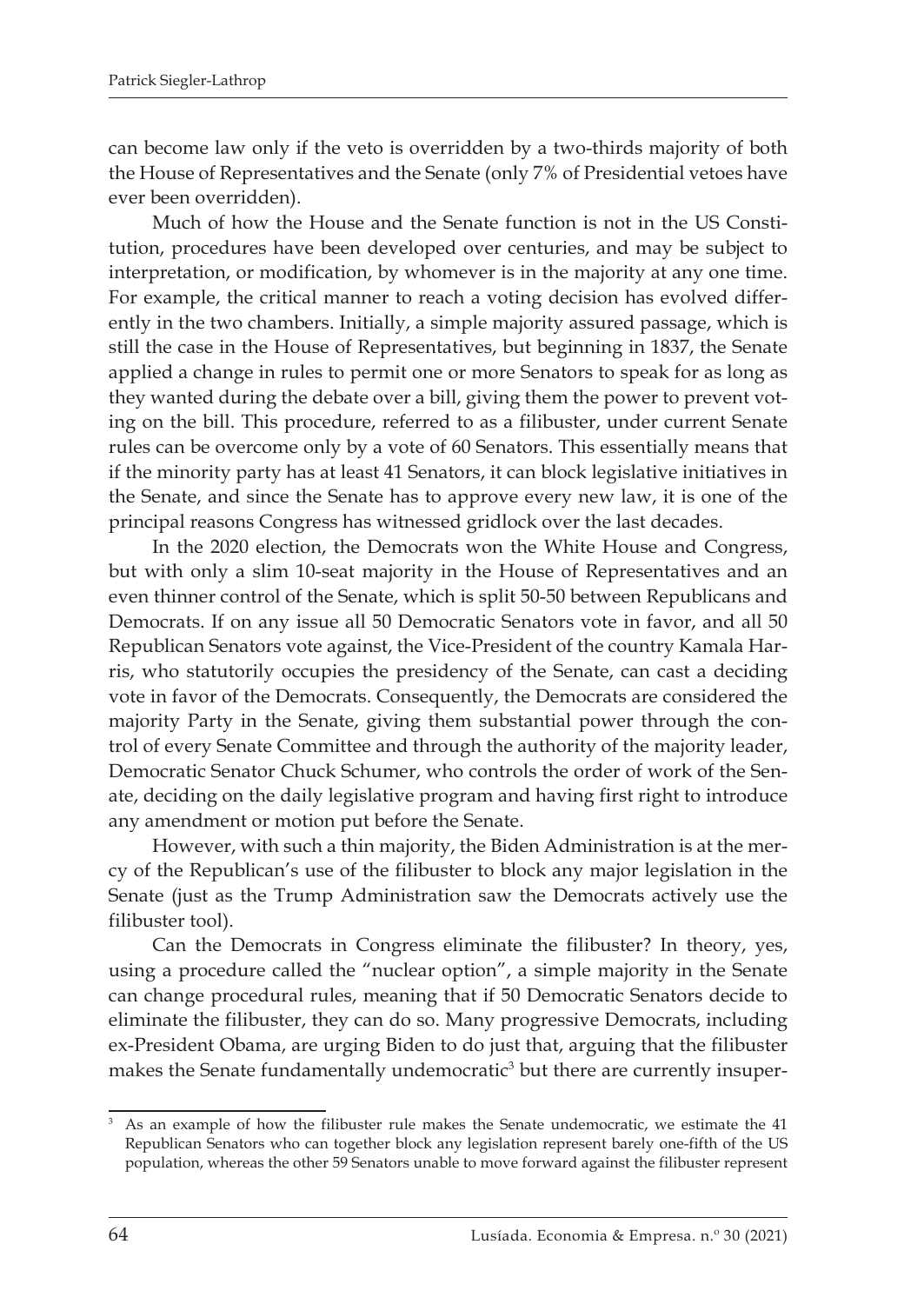able obstacles: two Democratic Senators, Joe Manchin III of West Virginia and Kyrsten Sinema of Arizona have repeatedly said they would not vote to eliminate the filibuster, and without their vote, the Biden Administration and the Democratic leadership in the Senate can do nothing.

There is some indication that there might be willingness to make some modification in the application of the filibuster, for example returning to a "talking filibuster" the older procedure where Senators actually had to speak and occupy the Senate floor for hours to kill a bill, in contrast to the current practice where the mere threat of filibuster blocks a bill and introduces the need to call for a vote of 60 Senators to continue working on it. There has also been some discussion among Senate Democrats to consider exempting certain categories of laws from the application of the filibuster, for example those applying to voting rights, but there is no clear agreement yet on these alternatives.

Another reason certain Democratic Senators are reluctant to eliminate the filibuster is their experience when, during the Obama Presidency the Republicans filibustered numerous Obama Cabinet and judicial nominations pushing Democratic Senate Majority Leader Harry Reid in 2013 to abolish the filibuster for those nominations (except for the Supreme Court). They came to rue the decision when the Republicans gained control of the Senate and Mitch McConnell decided not to confirm Obama's Supreme Court nominee Merrick Garland and turned the procedure against the Democrats by changing the filibuster rule in 2017 to confirm three Trump Supreme Court nominations by simple Republican majority.

We cannot at this stage predict how various pressures in the Senate around the filibuster will evolve, it is possible that the rules of its application may change, but as of this writing President Biden has appeared reluctant and is probably unable to eliminate the filibuster<sup>4</sup>; it appears highly likely that the 60-vote filibuster will continue to operate in the US Senate during the Biden Presidency, probably during his entire Presidency but at a minimum during the first two years.

Fortunately for the Biden Administration, there is an alternative path that avoids a filibuster in the US Senate, termed Reconciliation; it was introduced in 1974 and permits passage of certain bills with a simple majority. It has been used only 20 times over the last 40 years, but it has been critical to pass most major pieces of legislation in the past decade, such as the Obama Administration's

<sup>79.7%</sup> of the total US population (we arrive at this estimate by ascribing 100% of a state's population that has two Republican Senators and 50% of its population for states with one Republican and one Democratic Senator, the 23 lowest population states which together have 41 Republican Senators represent a total population of 66,677,452 persons, only 20.3% of the population of 328,771,307 of the 50 states).

<sup>&</sup>lt;sup>4</sup> I am not certain eliminating the filibuster is in the long-term interest of the Democratic Party, a view I suspect Biden might share, even though it is not shared by most Democrats.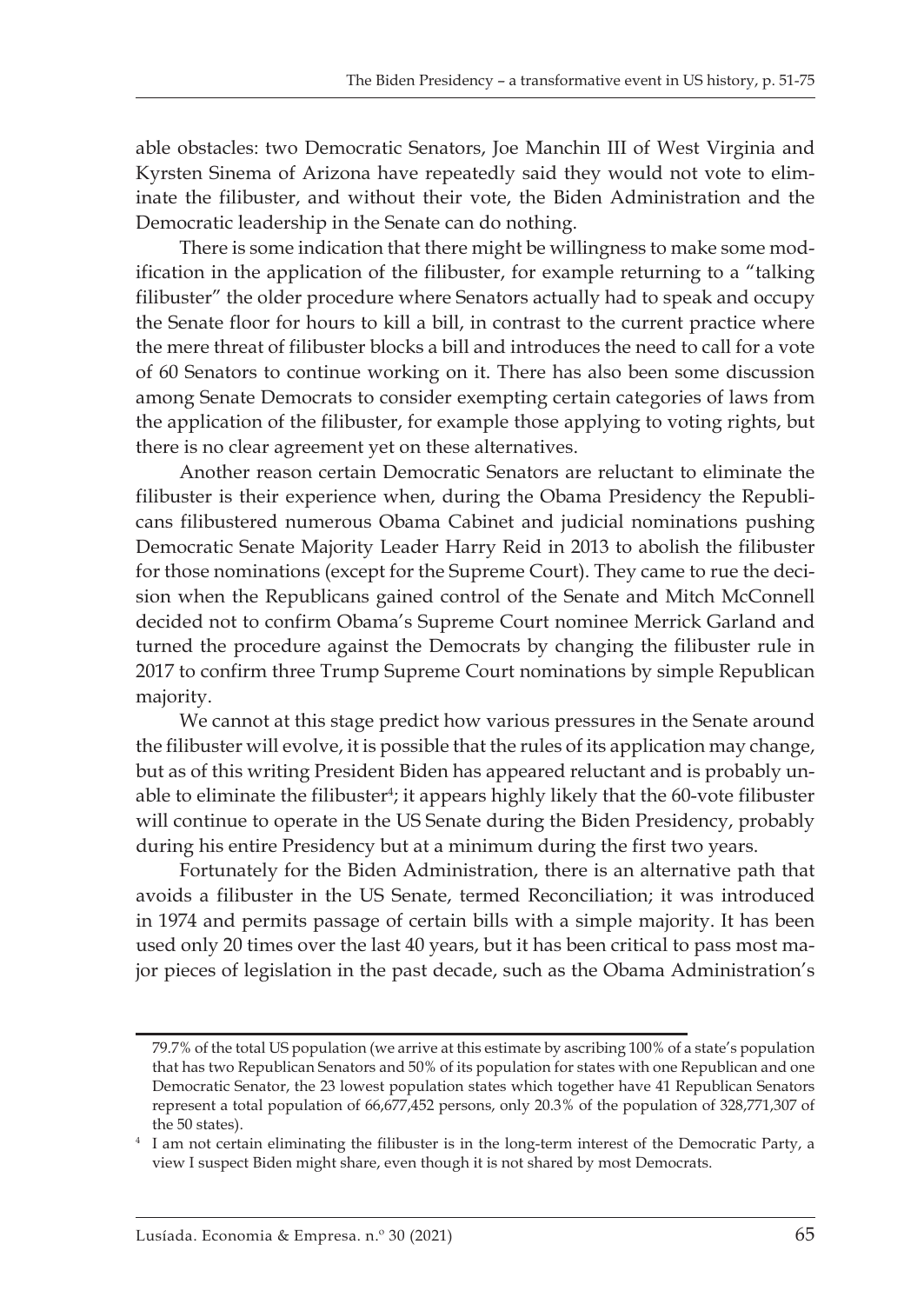Affordable Care Act ("Obamacare") and the Trump Administration tax cuts in 2017. Reconciliation imposes strict constraints: it is limited to revenue, spending and debt limit items and it can be used only once per fiscal year per category<sup>5</sup>. The decision as to whether or not an element in a bill respects the rules of Reconciliation is made by one individual, the Senate Parliamentarian<sup>6</sup>, who is expected to decide on such matters in a non-partisan manner.

For the Biden Administration to use Reconciliation also requires that every one of the 50 Democratic Senators vote for a bill, giving enormous leverage to any single Democratic Senator who might exact a high price for a positive vote.

In his presidential campaign, President Biden said he would consistently "reach across the aisle" to seek to develop bipartisan consensus on major legislative initiatives. After he had proposed the \$1.9 trillion COVID Relief bill, 10 Republican Senators offered to replace it with an alternative \$618 billion relief plan. They expected to begin a negotiation which might have led to a compromise bill somewhere between the two figures, but Biden rejected any compromise<sup>7</sup>, insisting to stick to the \$1.9 trillion price tag, making it evident that he would not get Republican support for the bill in the Senate and obliging him to use Reconciliation to pass the legislation.

One of the consequences of this decision was that an important item on the Democratic Party agenda in the original bill presented to the Senate had to be dropped, an increase in the national minimum wage by 2025 to \$15 per hour, from the current level of \$7.25/hour, a level unchanged since 2009<sup>8</sup>. The Senate Parliamentarian judged that this provision did not meet the requirements of Reconciliation, and it was deleted from the final bill.

However, most of the provisions of the \$1.9 trillion COVID Relief bill passed Reconciliation rules, and the bill was passed by a vote strictly along party lines in the Senate (not a single Republican Senator voted for the bill), subsequently passed in the House (that had passed an earlier version before it went to the Senate) and signed into law by President Biden on March 11, 2021.

The passage of the COVID Relief bill was already a great accomplishment for President Biden, but what is he likely to get done after this first success? We can conclude from the above summary presentation of the way Congress works that the Biden Administration either has to get 10 Republican Senators to vote to

<sup>5</sup> The Democratic Senate leadership has indicated they may have found a way to use Reconciliation more than once a fiscal year, which would give the Biden Administration additional flexibility to pass major new legislation, assuming they can get the support of all 50 Democratic Senators.

<sup>6</sup> The current Senate Parliamentarian, Elizabeth MacDonough, has occupied the post since 2012 and is highly respected as a non-partisan judge of Senate procedures, including consistency with Reconciliation rules.

<sup>7</sup> He no doubt remembered Obama's compromising on legislation to get Republican support, to no avail.

<sup>&</sup>lt;sup>8</sup> Republican Senators would not have accepted this provision in any compromise bill.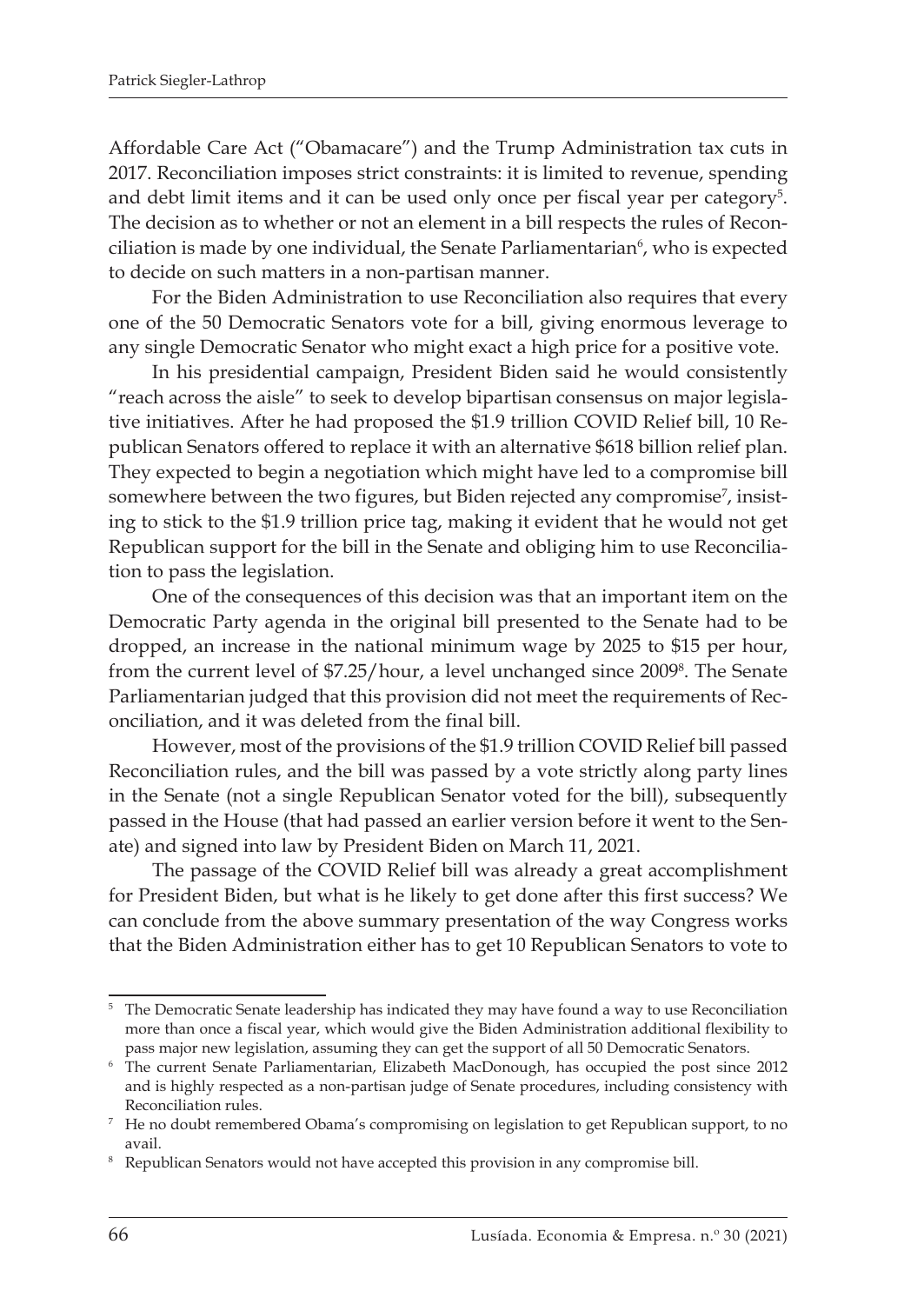overcome a filibuster on any bill, which as we will see below is highly unlikely for any major political initiative, or it will only be able to pass important legislation using Reconciliation, meaning it is limited to economic subjects fitting into the tight constraints of the Reconciliation procedure.

But that may be enough to get the second chapter of Biden's economic agenda passed, a "Build Back Better" major Infrastructure bill. There is talk of a \$3-\$4 trillion Infrastructure Package, what is likely to happen to it? One would guess that President Biden may follow the same pattern as with the COVID Relief bill, announcing an overall framework, seeking support from Republicans in Congress who have in the past expressed real interest in supporting infrastructure investment, perhaps Biden will seek more actively to bring on Republicans than he did with the COVID Package, but if there is no support from them, it is likely the Biden Administration will repeat the same process, use Reconciliation to push a major bill forward with no Republican support. Are any Republicans, particularly in the Senate, likely to vote for a Biden Infrastructure initiative? President Biden has not yet announced the outlines of his proposal, and we know that infrastructure investment is very popular with the American public and has had support from Republicans (Trump announced a major infrastructure project, but never got it started), but if as appears likely, the Biden Administration includes an increase in taxes to pay for the investment, recouping a portion of Trump's tax cuts for the wealthy and for corporations, then it is likely that the Republicans in Congress will boycott the initiative, and the Biden Administration will have to rely on pushing through using Reconciliation, once again with no bipartisan support.

Although getting a huge infrastructure bill passed through Reconciliation will be more complicated than the COVID Relief bill, with individual Democratic Senators requiring certain provisions and negotiating favorable treatment for their constituencies in exchange for their vote, it is reasonable to anticipate that Democratic Congressional leaders and senior officials in the Biden Administration who have experience in the bargaining required to get legislation through Congress, will be able to get a massive infrastructure bill passed by Congress in the course of 2021. And passing a total of perhaps close to \$4-\$6 trillion in government commitment of expenditures on these two initiatives will already be a spectacular accomplishment, transformative on the US economy.

What about the other chapters in Biden's political/social agenda to confront the multitude of problems the US is facing: gun control, voting laws, overhaul of the immigration system including a path for citizenship for most of the 11 million undocumented immigrants in the US, climate change, minimum wage (\$15/ hour), reducing inequality and poverty, health care, making community colleges free, others? No legislation directly dealing with these subjects can pass the 117th Congress without a minimum of 10 Senators willing to join Democrats to over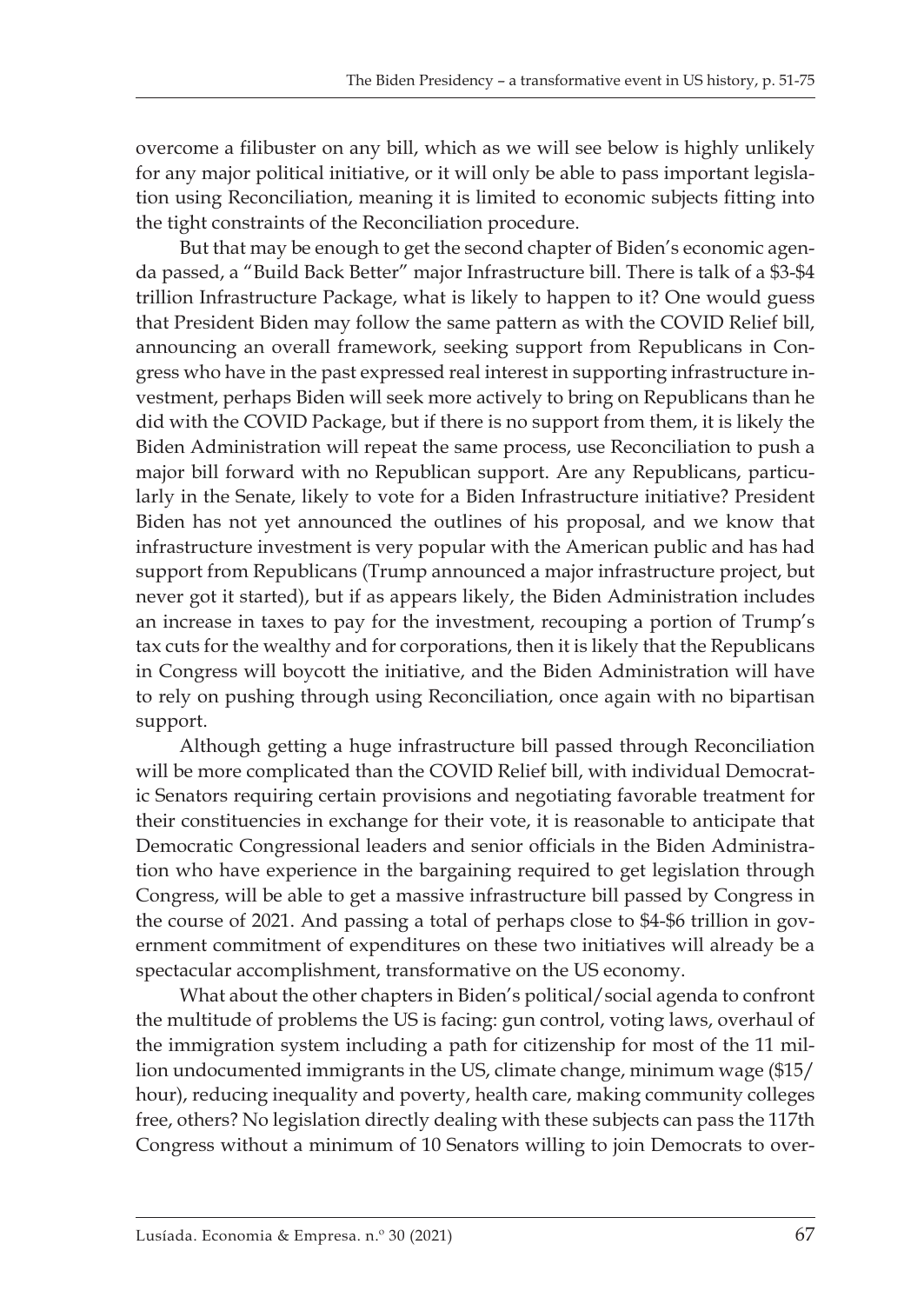ride a filibuster. We should not forget that during the last six years of the Obama Administration, the Republican Party led by then Senate Majority Leader Mitch McConnell used every possible means to block any Democratic legislative initiative, leading to total gridlock in Washington. This proved to be a winning political game for the Republicans, they succeeded in painting Obama's Democratic Administration as "socialist", extreme left, as a result of which the Republicans won control of Congress. Although the political environment has changed, Senate Minority Leader Mitch McConnell has already made it obvious that he will not cooperate in legislating the Biden agenda.

That does not mean that certain smaller initiatives cannot be tried. There are areas of bipartisan agreement: strengthening the US against the Chinese rivalry, promoting new technologies, entertaining some measure to protect DACA recipients, the 700,000 immigrants who arrived in the country as children (86% of American voters support giving these "Dreamers" a path to citizenship), perhaps agreeing to an increase in the minimum wage below \$15/hour, there are various bipartisan groups in the Senate seeking to find agreement on some of these issues, and it is likely that Biden will encourage these initiatives, even if he will be pressured by a portion of the Democratic Party to not accept any partial solutions, but as of the date of this writing we can affirm that the Republicans in the current Senate are virtually certain to block passage of any transformative political or social agenda bill.

**D. Biden's Transformative Economic Package**: But as has already been shown in the successfully passed through Reconciliation of the COVID Relief bill, Biden may be able to accomplish many elements of his political/social agenda by integrating them in the two major economic initiatives he has proposed. Economics and politics are always intimately interrelated, the Biden Administration and its Democratic allies in Congress have already initiated a major change in the political/social arena through the COVID Relief bill, and they fully expect to continue the process with the Infrastructure Package.

They may, as was the case with the \$15/hour minimum wage proposal, be blocked by certain Reconciliation rules, but there are already many examples in the \$1.9 trillion COVID Relief bill of provisions integrating a strong social dimension, including a one-year expansion in the value and scope of the child tax credit, which the Columbia University's Center on Poverty and Social Policy estimates will cut the child poverty rate nearly in half, taking 5 million children out of poverty. The bill also includes greater access to healthcare and of course the direct \$1,400 payment to individuals with incomes no higher than \$75,000. Paired with other expanded tax provisions, the various payments will increase after-tax income for the poorest fifth of Americans by 20%, according to an analysis by the nonpartisan Tax Policy Center. Many view the measures as a generational expan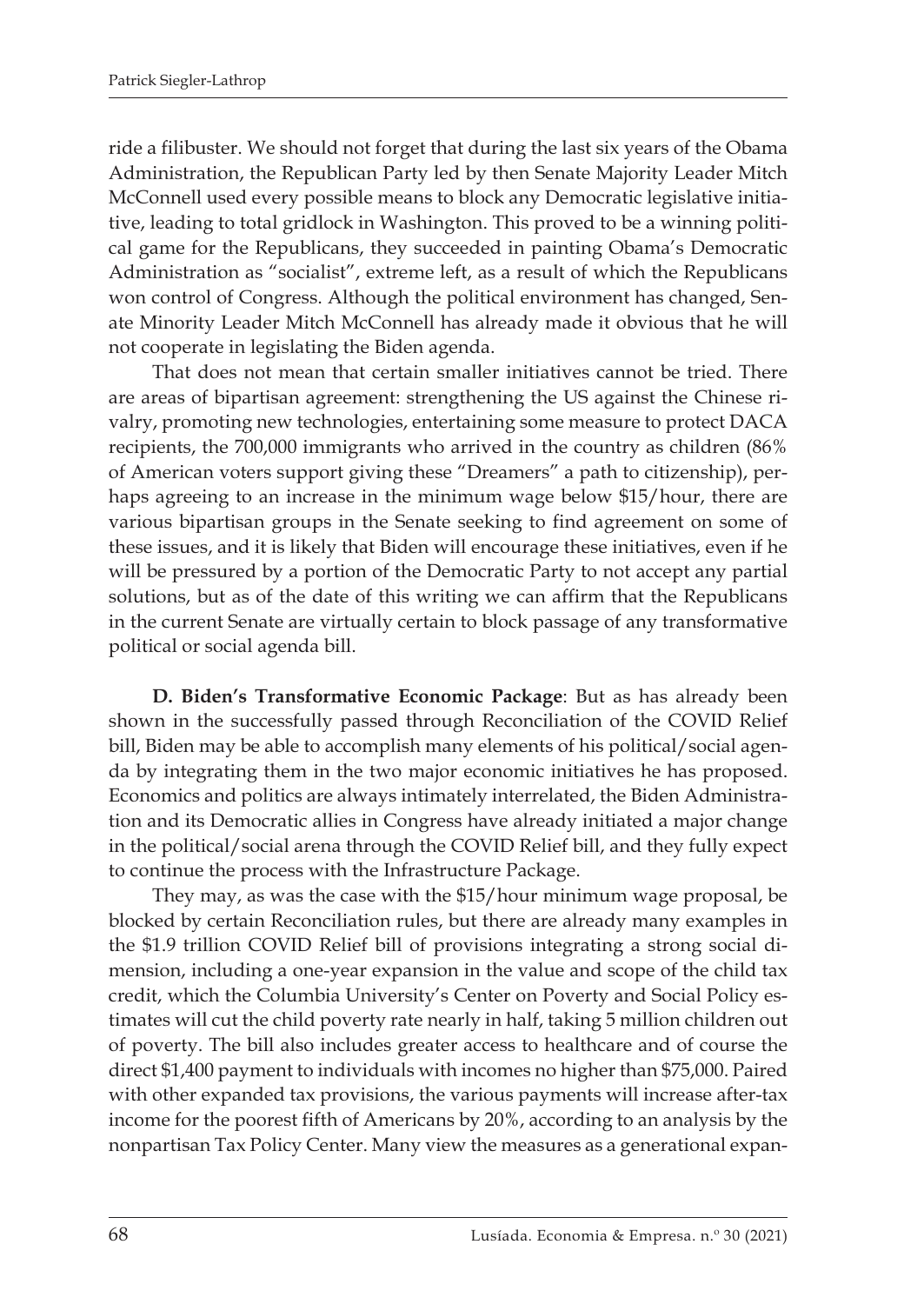sion in the social safety net, perhaps the most generous government benefit bill for low-income families ever. Senate Majority Leader Chuck Schumer said, "All told, the American Rescue Plan will be one of the largest anti-poverty bills in recent history." House Speaker Nancy Pelosi called it "one of the most transformative and historic bills any of us will ever have the opportunity to support." "We haven't seen a shift like this seen since FDR," said Andre Perry, senior fellow at the Brookings Institution.

Many of the provisions in the bill, including the child tax credit, are temporary, lasting for one year, but Democrats hope to make them permanent. For example, they are betting that Congressional Republicans will find it difficult to see child poverty virtual doubling if they do not join Democrats to renew the child tax credit provision at the end of 2021.

Although we have not yet seen the outline of the second chapter in the Biden economic plan, the \$3-\$4 trillion to be invested in infrastructure over a period of 8-10 years, we know Biden will integrate into every aspect of the bill two objectives: i) creating jobs, good-paying, unionized jobs that will contribute to significantly reducing inequality and racial injustice, and ii) fighting climate change. The Administration will seek in this legislation to rebuild the country, lift the fortune of workers and contribute to the common good by effectively combating climate change. Biden has already rejoined the Paris 2015 Agreement, the infrastructure agenda will probably include setting ambitious targets for the US to drastically reduce its carbon footprint, aiming at a net-zero emissions for the country by 2050. Biden has named a White House National Climate Advisor, Gina McCarthy, and ex-Secretary of State John Kerry as Special Presidential Envoy for Climate and has announced that combating Climate Change will be integrated in virtually everything the US Government does.

The project will no doubt be presented as the best way to counter the economic threat from China, with a strong dose of economic nationalism by "Building Back Better" the US, modernizing the nation's infrastructure, reinforcing key industries and promoting investment in basic scientific research and innovative technologies. The specifics will include upgrading the country's crumbling roads, bridges and energy infrastructure, a major impetus promoting electric vehicles, developing manufacturing capability for wind turbines and other new products for the sustainable economy, promoting certain sectors like green energy production, spurring investment in national broadband, with an overall objective of lifting the US economy to a sustained higher rate of growth, and a higher level of productivity growth, than the lackluster results of recent years with a parallel underlying objective to postpone the relative decline of the US position relative to that of China.

If, as we have assumed, Biden succeeds in realizing these two extraordinary initiatives, representing total government investment on the order of \$4-\$6 tril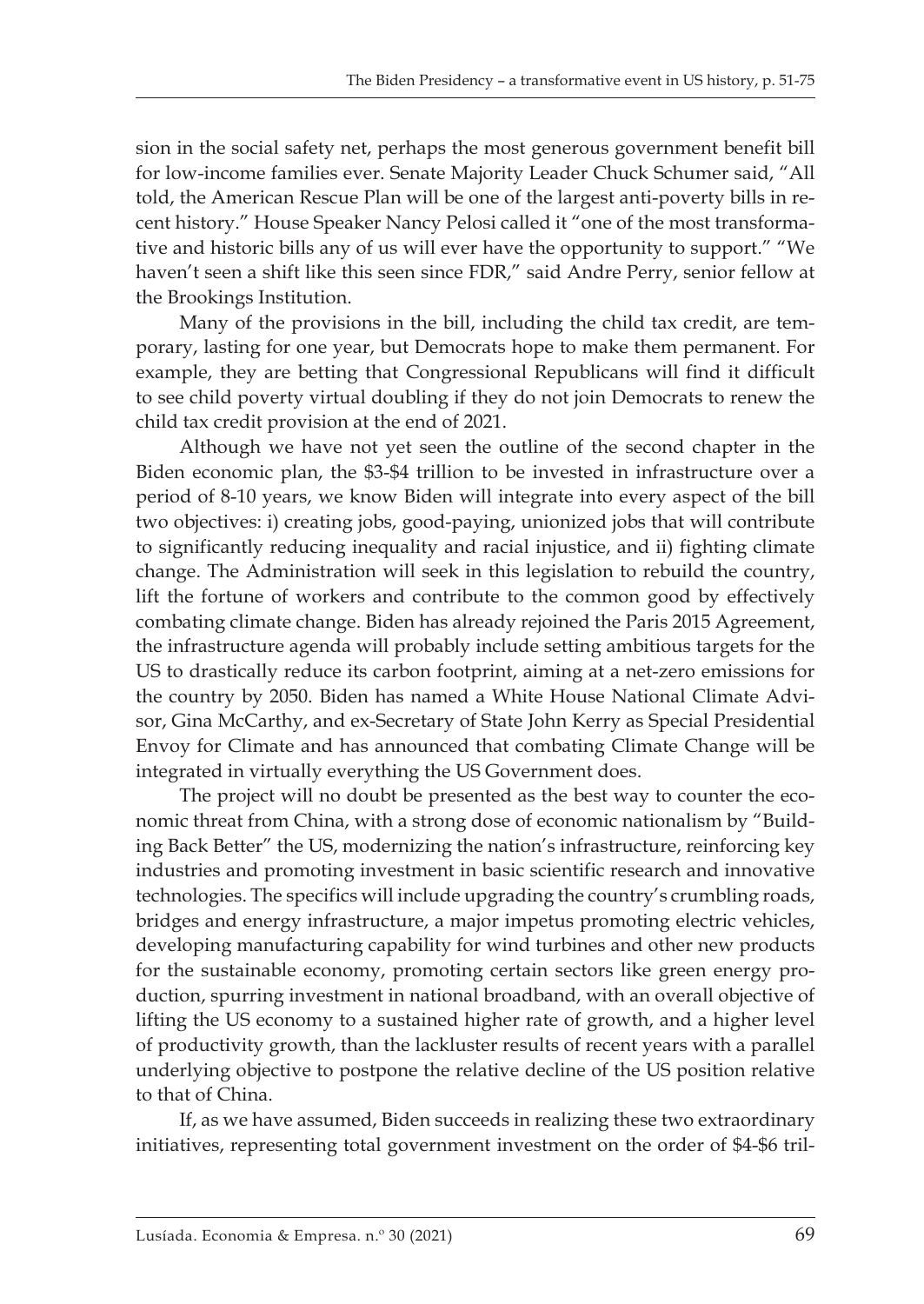lion, it will be an enormous political accomplishment, with profound economic, social and political consequences, fully justifying the idea that his Administration will be transformative for the US.

**E. Will it work? Biden's Economic Bets:** In this section, we will try to examine what might be the economic and political consequences of these incredible measure.

The first question that comes to mind has already been posed by several leading economists, Democratic and Republican: will so much money put into the US economy rekindle an excessive level of inflation? The stakes could not be higher, for America and for the world. If Biden's bold experiment succeeds, we can look forward to an economically more dynamic and more politically stable, healthier and more egalitarian US.

But what if the grand experiment fails? As US economist Ken Rogoff, past chief economist of the IMF says, the US experiment has enormous global consequences: "If it goes wrong for the US, it goes wrong for everybody." Are we at risk of returning to a period of higher interest rates<sup>9</sup>, at a time when debt has skyrocketed around the world, including of course in the US to pay for the Biden programs, with disastrous impact on the economic health of the US and all the world economies?

Of course, we do not have a clear answer: everyone will be watching the results with fear and trepidation! The Biden team believes the risk of igniting high inflation is low, pointing out that there is substantial room to expand the labor force by making it easier for women to return to work and through immigration. We may also take some comfort in the statement made by the head of the US Federal Reserve Jerome Powell quoted earlier in this paper, indicating reasonable confidence that major fiscal stimulation is not likely to raise inflation to an unacceptable level, and in the statement by Biden's highly respected Treasury Secretary Janet Yellen, previous Chair of the Federal Reserve: "The President is absolutely right: The benefits of acting now  $-$  and acting big  $-$  will far outweigh the costs in the long run."

Addressing a second economic question: is Biden's bold gamble the precursor of a period of plenty for the US, with a return to higher growth, but this time sustainable and concurrently contributing to reduction of climate risk? In part due to the COVID Relief bill, Goldman Sachs has forecast that the US economy will expand in 2021 at an annual rate of 7 percent, the fastest pace since 1984. But can the rebound last, changing the equation of low growth that has been

<sup>9</sup> Many commentators would agree a "reasonable" level of inflation is necessary and good. Recognizing it is difficult to say how high "reasonable" can be, it is clear that inflation has positive effects, including in the long run contributing to solving the problem of high debt, so long as it does not engender "stagflation" cycles of inflation and recession.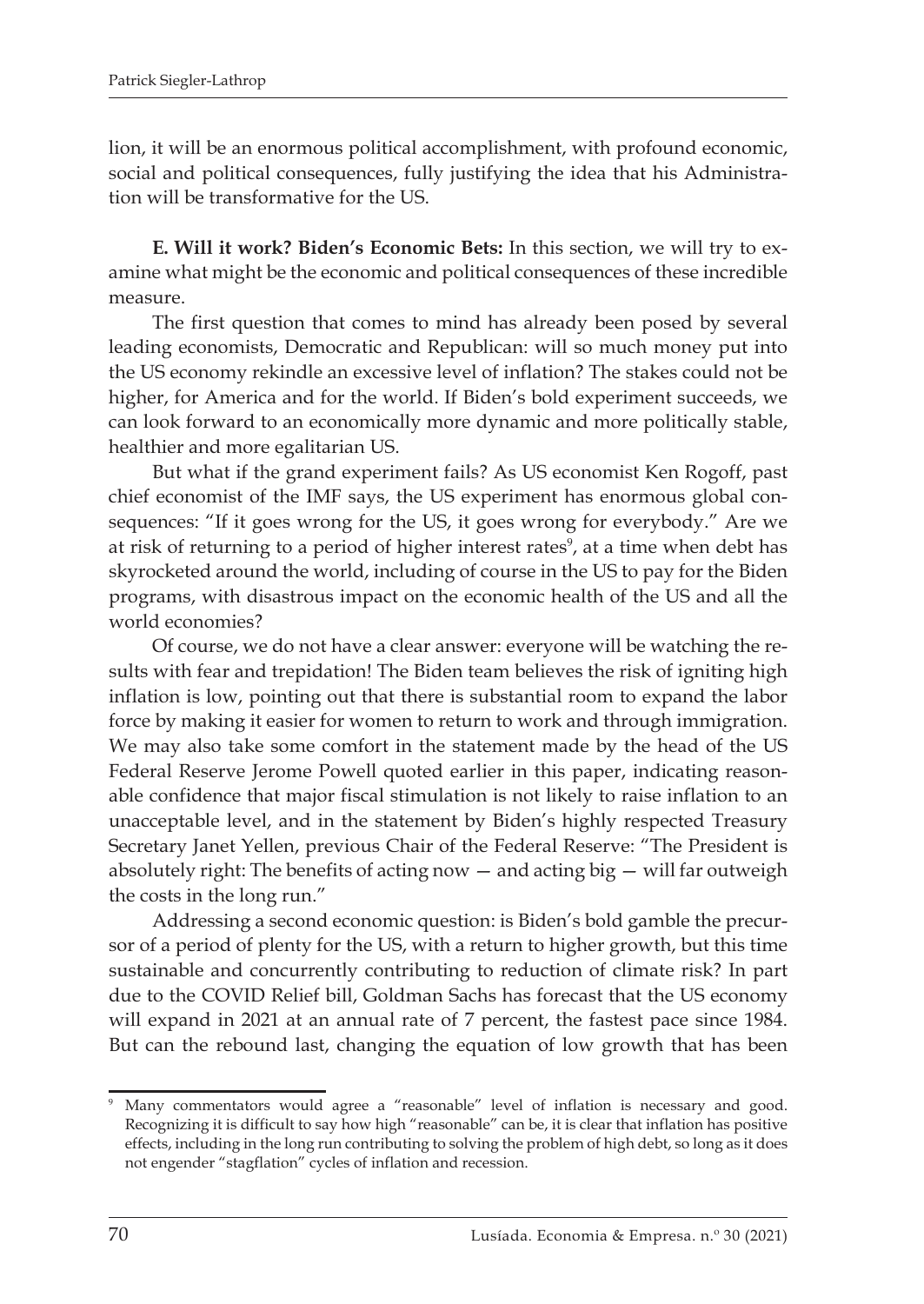prevalent since the turn of the century, to a higher growth rate with controlled inflation? Can the Biden Administration mobilize the incredible creative talent of US industry and high tech to put into execution an economic policy that benefits a large majority of Americans, gradually repairing the deep racial divide that America has had throughout its history? Will they also revitalize labor unions and augur a shift in favor of labor relative to capital as Biden has clearly indicated he desires?10 The emphasis on investments linked to job creation to combat Climate Change and promote new technologies in the Infrastructure Package is intended to provide a major contribution to these objectives, assuming the US government is able to develop mutually constructive partnerships with private industry, taking advantage of the relative strengths of both parties.

Such an optimistic scenario seems too good to be true. My own view is that although these enormous resources will no doubt benefit workers in the real economy, reduce inequality and possibly racial injustice (a less certain outcome), already highly noteworthy accomplishments, it is much less certain that these efforts will result in a major shift in the structure of the US economy in the short term; powerful financial interests as well as the enormous concentration of monopoly power in many sectors, including the weight of the GAFAM<sup>11</sup>, are so deeply entrenched in the manner of thinking and doing business in the US that it will take a profound change in mentality, and in economic, social and political behavior, to witness such a transformation, which at best will take many years to put into place.

We can reasonably hope, and perhaps even expect, that Biden will win both the bet that inflation will remain modest and that the real economy, and the workers who occupy it, will truly and permanently benefit from these major economic programs.

**F. Will it work? Biden's Political Bets:** It is obvious that these major economic and social initiatives will have political consequences; let us examine these through the lens of short-term and medium-term political goals.

The US has congressional elections every two years, alternating between Presidential and midterm elections, with in each case 100% of the House of Representatives up for election and one-third of the Senate. In November 2022, less than 20 months from now, we have the midterm elections. For Biden, the shortterm objective is obviously to retain control of both houses of Congress, preferably increasing the Democrats' thin majorities. Unfortunately for the Biden Administration, there are few historical patterns in the US as certain as the loss of House seats by the Presidential party in midterm elections. In 18 out of the last 20

<sup>&</sup>lt;sup>10</sup> Biden's unusual direct intervention in support of the union organizers in the Amazon facility in Alabama is a case in point.

<sup>&</sup>lt;sup>11</sup> Google, Amazon, Facebook, Apple and Microsoft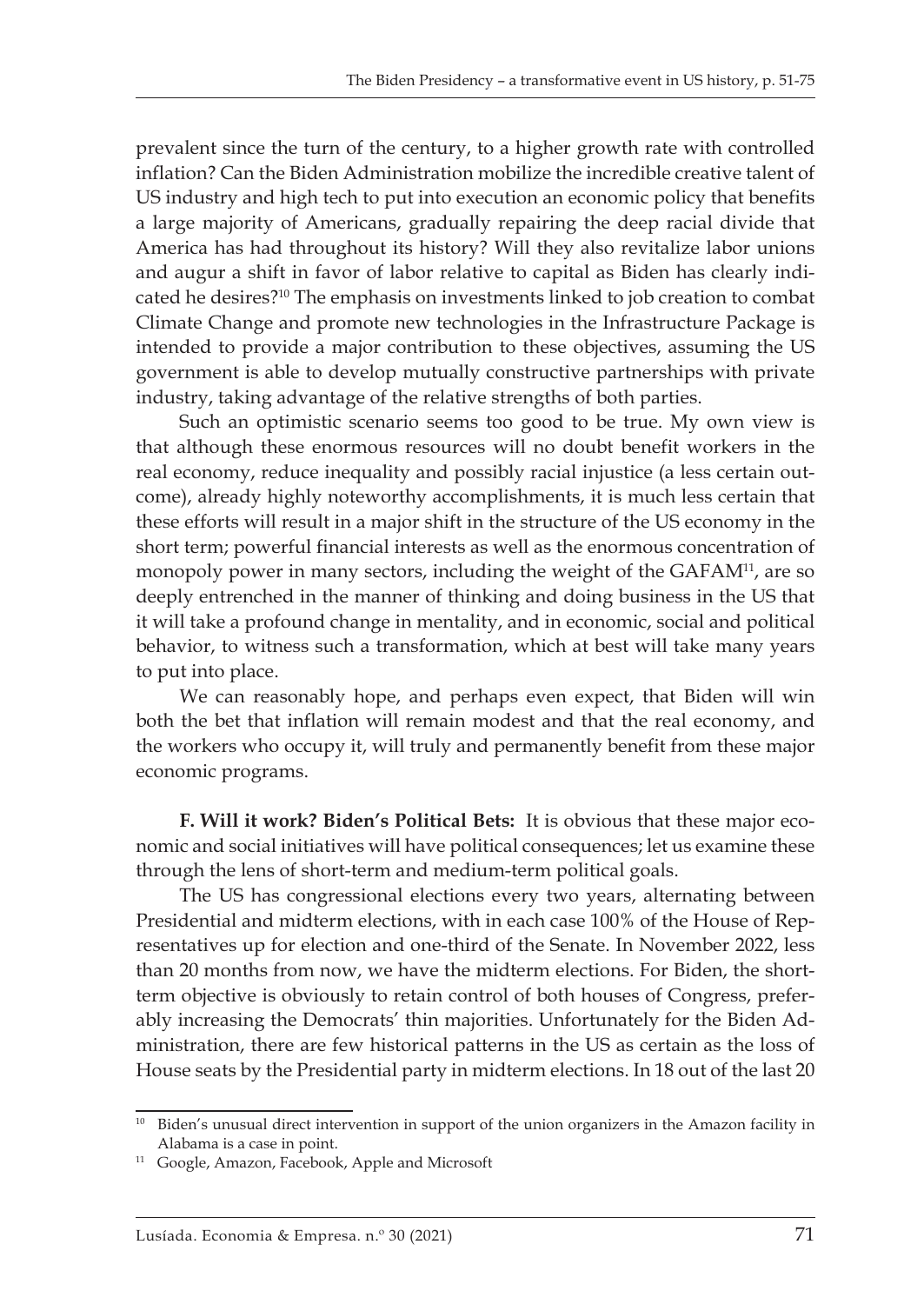midterms, covering 80 years, Presidential parties have lost seats in the House of Representatives, frequently massive losses<sup>12</sup> and one of the two exceptions was in 2002, an outlier in the aftermath of the traumatic 9/11 events. The Democrats currently hold a thin 10-seat majority in the House of Representatives and most political commentators predict that the House will become Republican in the November 2022 election, blocking all further initiatives for the last two years of the presidential term.

This prospect is of course one reason why Biden is pushing forward as quickly as possible with his transformative agenda and also why he may be less likely to compromise on the terms of his projects in order to obtain support from the Republicans in Congress. What are the chances that he can break the pattern of history and retain control of Congress? The equation is complex: on the one hand there are many signs that are favorable to the Republican's chances of gaining House seats in the next midterm. Every 10 years, including in 2020, the US has a national census, which is used to both reapportion the 435 seats in the House of Representatives and to redraw House electoral districts for elections within states for the following ten years. When one Party controls the legislature in a state, they can redraw districts to give their Party an unfair advantage, a process termed Gerrymandering, which the currently conservative Supreme Court approved in 2019. One estimate is that Republicans are likely to gain, and Democrats to lose, three House seats from reapportionment and another five seats from gerrymandering<sup>13</sup>, enough alone to change the majority in the House.

In addition, although the GOP is currently in disarray between supporters and opponents of ex-President Trump, Republicans have unified behind a strategy to introduce state laws to make more difficult absentee and early voting, which typically are used more by Democratic voters; they have introduced 250 legislative proposals in 43 states, claiming that these will prevent the "massive voter fraud" which ex-President Trump and a large part of the Republican Party claim, without any evidence, occurred in the  $2020$  election<sup>14</sup>. Seeking to combat these efforts, Democrats in the House have passed a sweeping voting rights bill, which would counteract most Republican state maneuvers, but Republicans are sure to kill the bill in the Senate through the filibuster.15 With the courts in the US

<sup>&</sup>lt;sup>12</sup> And in 16 out of 20 midterms, the Presidential Party also sustained losses in the Senate

<sup>&</sup>lt;sup>13</sup> From Samuel S Wang, director of the Princeton Gerrymandering Project, quoted in the NY Times article "The Gerrymander Battles Loom, as GOP Looks to Press Its Advantage, Reid J Epstein and Nick Corasaniti, January 31, 2021.

<sup>&</sup>lt;sup>14</sup> It is difficult to believe that a Republican strategy which does not seek to attract the votes of those who voted against the Party but rather prevent them from access to voting, is a viable long-term strategy in a country that proclaims itself a democracy, but it can provide some short-term success.

<sup>&</sup>lt;sup>15</sup> Fear of the consequences of Republican voter suppression efforts at the state level is one of the reasons many Democrats are pressuring Biden to seek to eliminate the filibuster, at a minimum in its application to voter rights.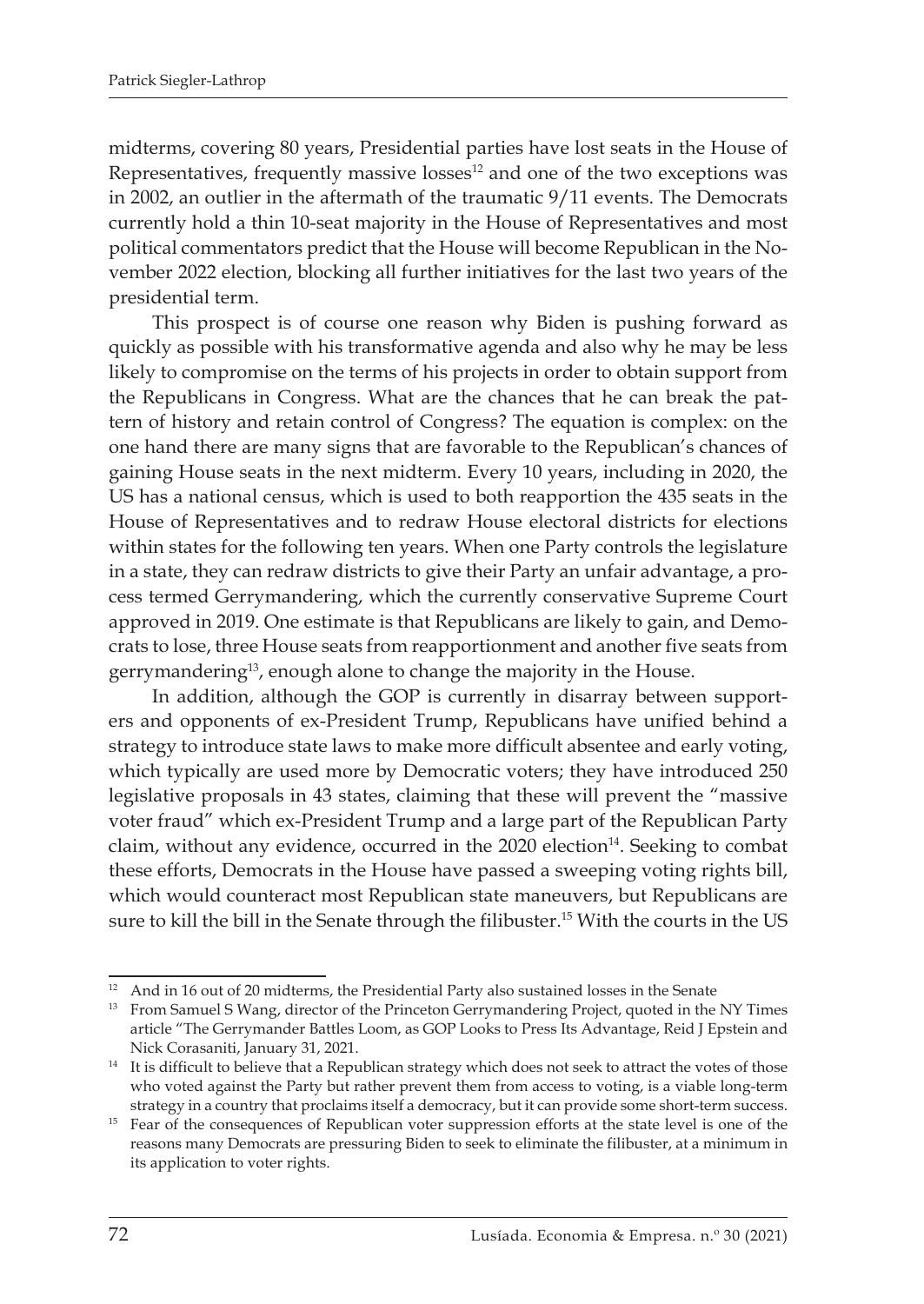having become increasingly conservative during the Trump Administration, the Democratic Party does not have effective ways of countering Republican state voting legislation, which most observers see as a reaction by the Republican Party to their loss in the 2020 election and as a clear effort to bias the next elections in their favor. Some commentators have suggested that the Republican Party strategy might backfire, with a strong backlash motivating Democratic voters to overcome the obstacles that have been put in place, but history shows voters are much less motivated in midterms than in presidential elections, typically the percentage participation is at least 10 points lower for midterms, and it is not evident that Democratic voters can be enticed to overcome the barriers to voting created by Republican-inspired measures.

Biden will clearly push to complete in 2021 the two major economic initiatives and, relying on their popularity with the US public, hope that the US electorate will penalize the Republican Party in the midterm elections of 2022 for not supporting them. A recent Pew Research poll<sup>16</sup> found that 70% of American adults overall support the COVID Relief bill, including 41% of Republicans and GOPleaning independents, but within this group 61% of moderate and liberal Republicans approve of it. Other surveys have consistently shown a large majority of American support infrastructure spending as well as raising taxes on the rich.

What will be the Biden's political strategy in the face of likely Republican obstructionism? Beyond the two enormous economic initiatives, we can further predict the following likely approach by the Biden Administration:

- a. Test Republican willingness to cooperate without compromising the Administration's objectives,
- b. If Republicans are open to cooperation, perhaps on part of an infrastructure plan, or on finding a way to legalize Dreamers' path to citizenship, work with them,
- c. If, as is likely on most or perhaps all items, Republicans will not cooperate, pass legislation without them, exploiting to the maximum the possibilities through Reconciliation,
- d. In parallel, pass numerous political/social bills in the House that are highly popular with the US public and loudly blame the Republicans for blocking them in the Senate, showing that the Republican Party is out of touch with the needs of the people and that more Democrats should be elected to Congress,
- e. Perhaps in the final analysis, if Biden feels this strategy is working, he may push to eliminate the filibuster in the Senate and if he is successful, pass a broader range of bills in his agenda.

<sup>&</sup>lt;sup>16</sup> From the Pew Research Center website, March 9, 2021.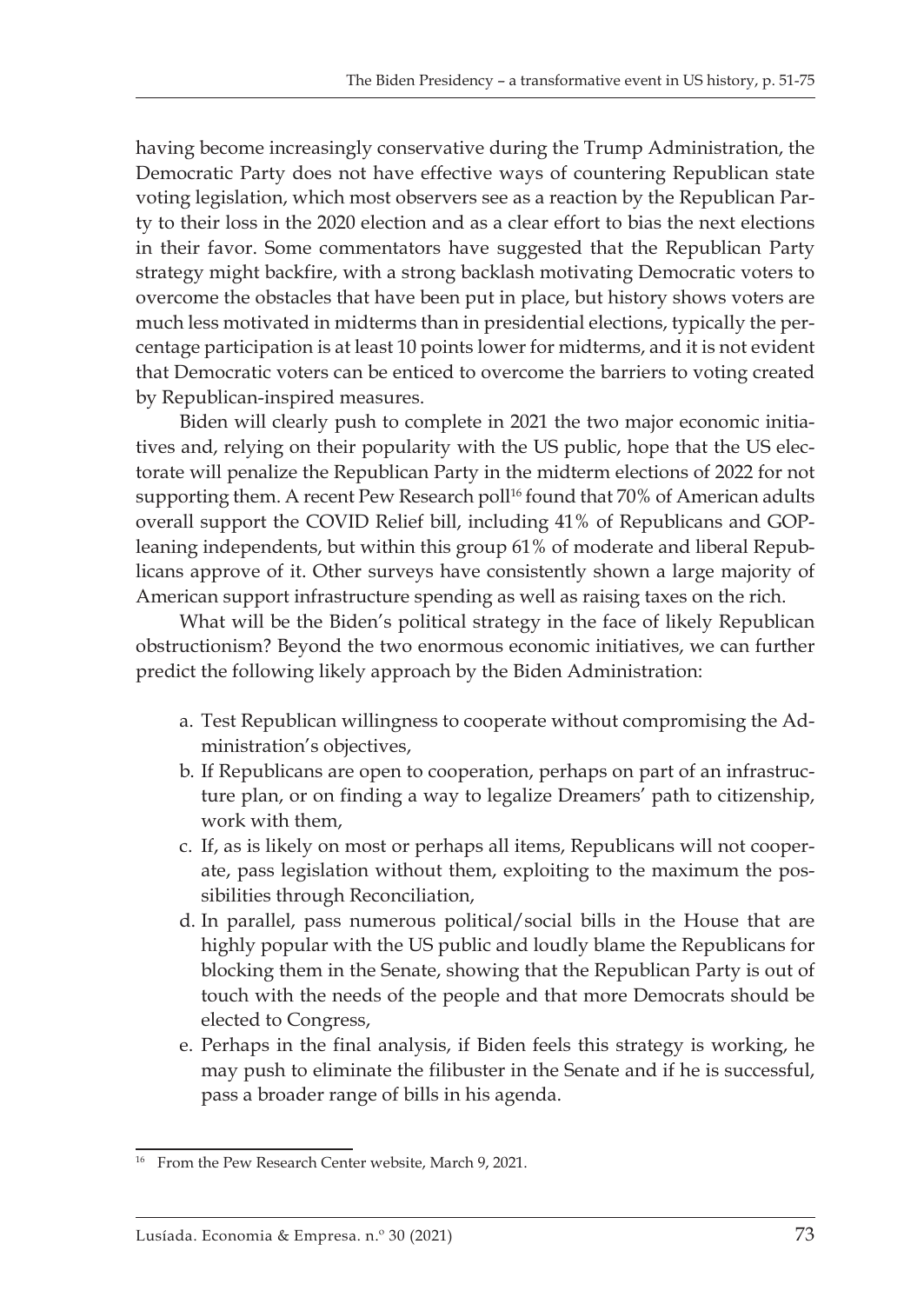If we look at history, Democratic Administrations have consistently been better for the US economy, and for markets, than Republican ones, by almost any measure<sup>17</sup>, but they have been very poor at selling their economic competence. Most Americans are convinced that Republican Administrations are better for the economy. And most American have very little faith in government. The Biden Administration will face these headwinds in seeking to carry out their agenda and reap the political rewards if they are successful in doing so.

There is no doubt another dimension in the medium-term political dimension of Biden's bold agenda. Even if as seems probable the Democrats lose control of Congress during the 2022 midterm election, we see the Biden Administration seeking to form a new Democratic majority, starting with its current dominant share of voters among African Americans, Latinos and liberal whites, but also seeking to embrace moderate Republicans and at least a share of the white lower and middle class that is currently Republican. Biden's talk of reviving unions is very significant in this regard; can economic success, if it comes, lead to a major political realignment, attracting to the Democratic Party at least a portion of the more than 74 million Americans who voted for Trump? Would it be sufficient to overcome Trump's messages of racial animosity and hatred that have so mobilized his supporters? We are about to witness a real political fight for the heart and soul of America, pursued by Biden and his team over the medium term, including probably a run for the presidency with the hope of regaining a significant majority in Congress in 2024.

Finally, let us not forget that the current Supreme Court, which may be called upon to judge the constitutionality of various legislative initiatives, has a strong conservative bias, with six justices named by Republican presidents, including three by Trump, and only three by Democratic presidents, perhaps an additional impediment for the Biden Administration to promulgate its agenda.

#### **G. Impact on the World**

What about the effect of the Biden Administration on the global economy? The OECD has forecast that Biden's COVID Relief bill alone will increase global growth by 1%, with Mexico, Canada and export-oriented economies in East Asia and Europe benefitting the most. In addition, if Biden's measures effectively contribute to a rapid rise in the US economy, possibly on a more long-term, sustainable basis without inflation, this will serve as an example to the rest of the world on how to best recover from the pandemic, weakening the arguments for tight budgetary policies in the EU and justifying fiscal stimulus as a motor of the economy. This, then, would be the response to right-wing, populist politics, as

<sup>&</sup>lt;sup>17</sup> See Blinder, Alan S., and Mark W. Watson. 2016. "Presidents and the US Economy: An Econometric Exploration." American Economic Review, 106 (4): 1015-45.